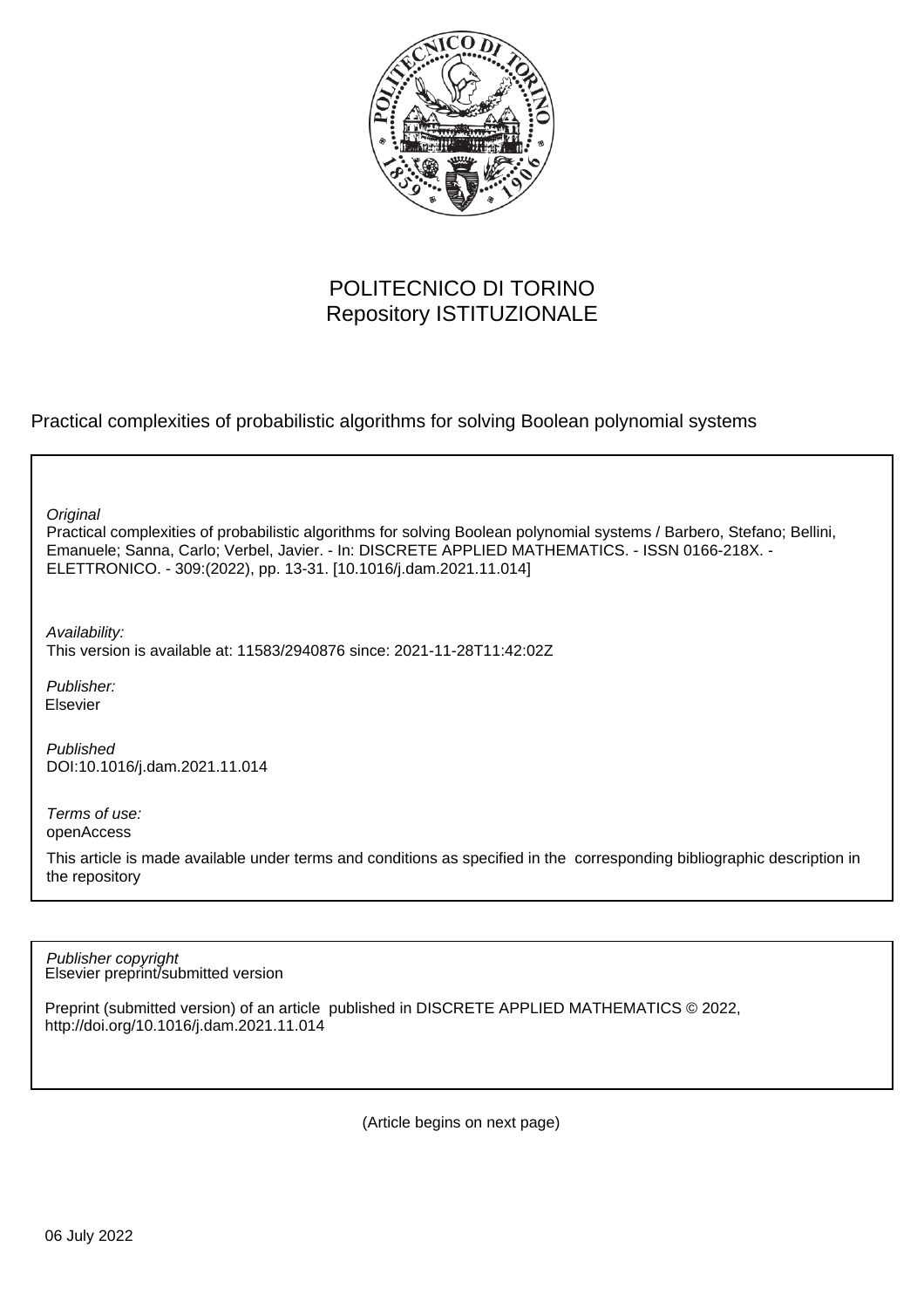# Practical complexities of probabilistic algorithms for solving Boolean polynomial systems

Stefano Barbero‡ Emanuele Bellini† Carlo Sanna‡ Javier Verbel†

†Cryptography Research Centre Technology Innovation Institute Abu Dhabi, UAE emanuele.bellini@tii.ae javier.verbel@tii.ae

‡Department of Mathematical Sciences Politecnico di Torino Torino, IT stefano.barbero@polito.it carlo.sanna.dev@gmail.com

#### Abstract

Solving a polynomial system over a finite field is an NP-complete problem of fundamental importance in both pure and applied mathematics. In particular, the security of the so-called multivariate public-key cryptosystems, such as HFE of Patarin and UOV of Kipnis et al., is based on the postulated hardness of solving quadratic polynomial systems over a finite field. Lokshtanov et al. (2017) were the first to introduce a probabilistic algorithm that, in the worst-case, solves a Boolean polynomial system in time  $O^*(2^{\delta n})$ , for some  $\delta \in (0,1)$  depending only on the degree of the system, thus beating the brute-force complexity  $O^*(2^n)$ . Later, Bjorklund et al. (2019) and then Dinur (2021) improved this method and devised probabilistic algorithms with a smaller exponent coefficient  $\delta$ .

We survey the theory behind these probabilistic algorithms, and we illustrate the results that we obtained by implementing them in C. In particular, for random quadratic Boolean systems, we estimate the practical complexities of the algorithms and their probabilities of success as their parameters change.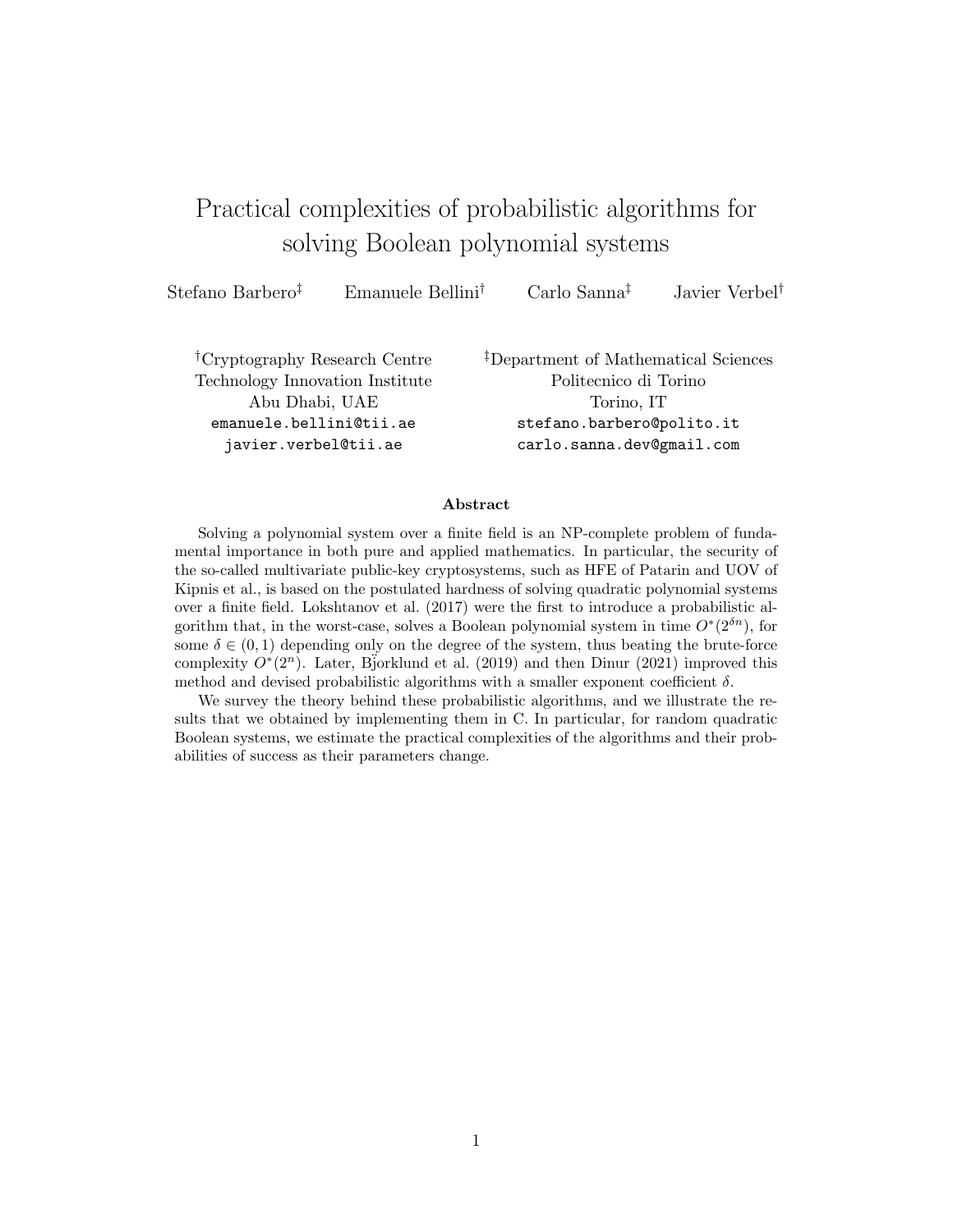# Contents

|                                          | 1 Introduction              | $\bf{2}$ |  |  |  |  |  |  |  |  |  |
|------------------------------------------|-----------------------------|----------|--|--|--|--|--|--|--|--|--|
| $\mathbf{2}$                             | <b>Preliminaries</b>        |          |  |  |  |  |  |  |  |  |  |
|                                          | 2.1                         |          |  |  |  |  |  |  |  |  |  |
|                                          | 2.2                         |          |  |  |  |  |  |  |  |  |  |
|                                          | 2.3                         |          |  |  |  |  |  |  |  |  |  |
|                                          | 2.4                         |          |  |  |  |  |  |  |  |  |  |
|                                          | 2.5                         |          |  |  |  |  |  |  |  |  |  |
| 3                                        | Probabilistic algorithms    | 7        |  |  |  |  |  |  |  |  |  |
|                                          | 3.1                         |          |  |  |  |  |  |  |  |  |  |
|                                          | 3.2                         |          |  |  |  |  |  |  |  |  |  |
|                                          | 3.3                         |          |  |  |  |  |  |  |  |  |  |
|                                          |                             |          |  |  |  |  |  |  |  |  |  |
|                                          | 4 Implementation            | 18       |  |  |  |  |  |  |  |  |  |
| 5.                                       | <b>Experimental results</b> | 21       |  |  |  |  |  |  |  |  |  |
| <b>Conclusions and future works</b><br>6 |                             |          |  |  |  |  |  |  |  |  |  |
|                                          | <b>References</b>           | 25       |  |  |  |  |  |  |  |  |  |
|                                          |                             |          |  |  |  |  |  |  |  |  |  |

# 1 Introduction

Solving a polynomial system

$$
p_i(x_1, \dots, x_n) = 0, \quad i = 1, \dots, m,
$$
\n(1)

of m equations in n unknowns  $x_1, \ldots, x_n$  is a fundamental problem in both pure and applied mathematics  $[11, 32]$ . Its difficulty depends on the domain of the variables and polynomial coefficients. Over the integers, the problem is undecidable, as a consequence of Matiyasevich's solution of Hilbert's tenth problem [23]. Over an algebraic closed field, determining if the system has a solution is equivalent, by the weak Nullstellensatz, to determining if 1 does not belong to the ideal generated by the polynomials, and for polynomials with rational coefficients establishing ideal membership is known to be exponential space complete  $[24]$ . Over a finite field, the case of greatest interest for computer science, the problem is NP-complete already when the polynomials are quadratic  $[18]$ . (Note that if all the polynomials are linear then the system can be solved in polynomial time by Gaussian elimination.) Moreover, assuming the exponential time hypothesis  $[19]$ , there exists no subexponential time (worst-case) algorithm for this problem. This makes it particularly relevant for cryptographic applications. Indeed, the security of the so-called multivariate cryptosystems, such as HFE of Patarin [27] and UOV of Kipnis et al. [21], is based on the postulated hardness of solving quadratic polynomial systems over a finite field. Hereafter, we will focus on the case of the Boolean field  $\mathbb{F}_2$ , although many results generalize obviously to arbitrary finite fields.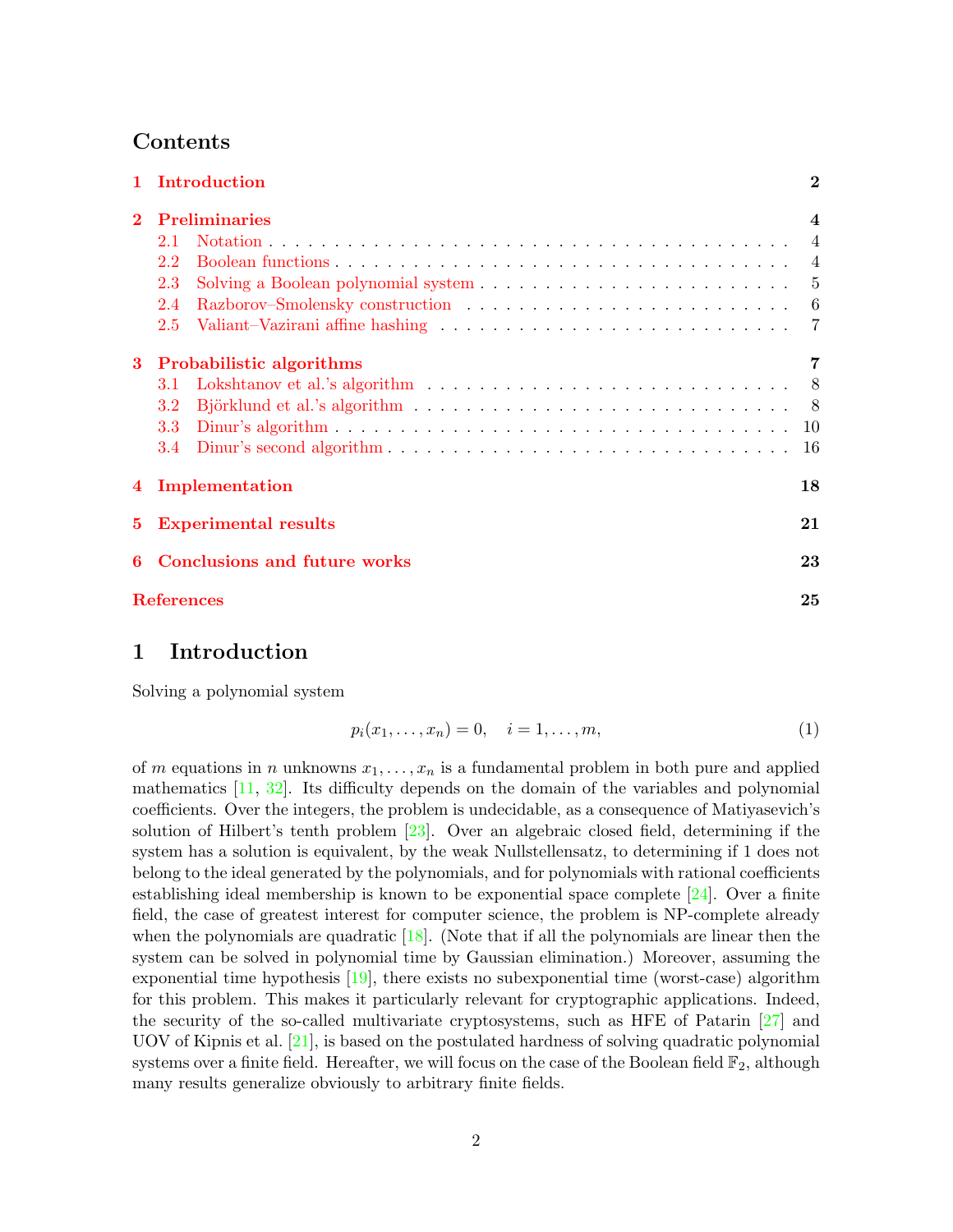Extremely underdetermined  $(m = O(\sqrt{n}))$  quadratic polynomial systems can be solved in polynomial time [25], and extremely overdetermined  $(n = O(\sqrt{m}))$  quadratic polynomial systems are also expected to be solvable in polynomial time  $[10]$ . For quadratic polynomial systems having  $m = n$  and satisfying certain algebraic assumptions, which have been experimentally verified to hold for most of random systems, Bardet et al. [2] proposed a  $O^*(2^{0.792n})$ expected-time algorithm. Furthermore, the Yang–Chen variant [34] of the XL algorithm of Courtois et al. [10] solves quadratic polynomial systems with  $m = n$  in time  $O<sup>*</sup>(2<sup>0.875n</sup>)$ , but again requires specific algebraic assumptions. These methods inspired the "crossbreed" algorithm of Joux and Vitse  $[20]$ , which has a fast implementation on GPUs  $[26]$  (for a study of the complexity of the crossbreed algorithm, see  $[14]$ .

Solving a polynomial system can also be done by computing a Gröbner basis of the ideal generated by the equations, and efficient algorithms for computing Gröbner bases include Faugère's F4  $\left[15\right]$  and F5  $\left[16\right]$ , and their several variants (as Hybrid-F5  $\left[5\right]$ ). However, the asymptotic complexities of these algorithms are not well-understood. In general, the complexity of the Gröbner basis computation can be estimated by  $O(Mon(d_{reg})^{\omega})$ , where  $d_{reg}$  is the so-called *degree of regularity*,  $Mon(d_{reg})$  is the number of monomials of degree not exceeding  $d_{\text{reg}}$ , and  $\omega$  is the linear algebra constant [1, 17] (see also [3]).

Lokshtanov et al. [22] were the first to introduce a probabilistic algorithm that solves a square  $(m = n)$  polynomial system in time  $O<sup>*</sup>(2<sup>6n</sup>)$ , for some  $\delta < 1$  depending only on the degree of the system, without relying on any unproved assumption. In particular, for quadratic systems their algorithm has complexity  $O^*(2^{0.8765n})$ . They used the so-called "polynomial" method", which replaces the whole system of equations by a single random polynomial whose truth table can be computed more efficiently than by brute force. These ideas were improved by Björklund et al.  $[7]$ , who introduced a parity-counting argument that reduced the complexity to  $O^*(2^{0.804n})$ , and then by Dinur [13], who considered a multiparity-counting argument and reduced further the complexity to  $O^*(2^{0.6943n})$ . Furthermore, Dinur [12] devised a probabilistic algorithm that, under some reasonable assumptions, solves random quadratic polynomial systems in time  $O(n^2 \cdot 2^{0.815n})$ . Note that this last complexity is asymptotically worse than the previous algorithm of Dinur (and also Björklund et al.), however it does not hide polynomial factors and the hidden constant is expected to be "small".

The purpose of this paper is twofold:

- 1. Survey the new probabilistic algorithms for solving Boolean polynomial systems, in order to provide a useful resource for researchers interested in these new methods.
- 2. Provide experimental data about how actual implementations of these new algorithms perform in practice, including running times and probabilities of success.

Regarding the second point, the last two authors wrote an implementation in C [29] of the probabilistic algorithms, and tested its performance on random Boolean polynomial systems. We did so motivated by the well-known fact that the asymptotic complexity of an algorithm can be misleading when it comes to applications. Indeed, an algorithm with a better asymptotic complexity can be outperformed by an algorithm with a worse asymptotic complexity when they run on real world data, due to large hidden constants in the asymptotic notation and/or very different worse-case and average-case behaviors. A classic example is Coppersmith–Winograd algorithm for matrix multiplication [9] that, despite being asymptotically better than other matrix-multiplication algorithms like Strassen's [31], it is never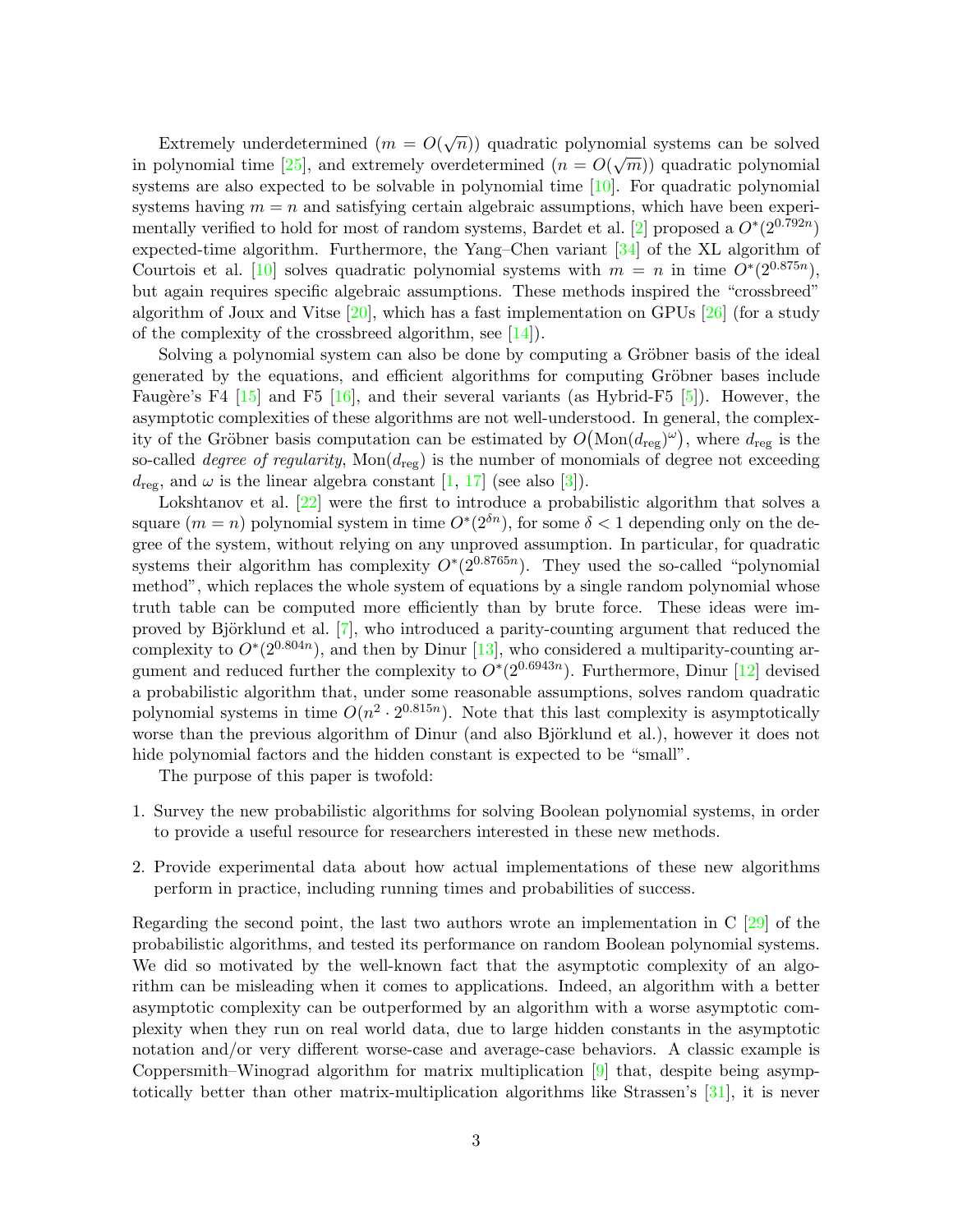used in practice because of the huge hidden constant in its asymptotic complexity. Moreover, authors usually introduce a new algorithm by providing a high-level explanation that, while simplifying the exposition, could hide technical difficulties that may arise in producing an actual implementation and that may increase the actual complexity. Therefore, after the theoretical analysis, implementations and experiments are still necessary to understand the real performance of any new algorithm.

The paper is structured as follows: in Section 2 we provide the mathematical preliminaries; in Section 3 we explain the logic of the probabilistic algorithms; in Sections 4 and 5 we illustrate our implementations of the algorithms and the experimental results; and in Section 6 we summarize our general conclusions.

#### Acknowledgements

S. Barbero and C. Sanna are members of GNSAGA of INdAM and of CrypTO, the group of Cryptography and Number Theory of Politecnico di Torino.

# 2 Preliminaries

#### 2.1 Notation

We employ Landau's notation  $f(n) = O(g(n))$ , with its usual meaning that  $|f(n)| \leq C|g(n)|$ for some constant  $C > 0$ . Also, we write  $f(n) = O^*(g(n))$  whenever  $f(n) = O(n^k g(n))$ for some constant  $k \geq 0$ . We let log denote the logarithm in base 2, and |A| denote the cardinality of every set A. We reserve the letters  $x, y, z, w$  for formal variables. We indicate with  $\mathbb{F}_2$  the field with two elements, and with  $\mathbb{F}_2^n$  its *n*-fold Cartesian product. For every  $a, b \in \mathbb{F}_2^n$ , we write  $a \leq b$  to mean that  $a_i \leq b_i$  for  $i = 1, \ldots, n$ , and we let |a| denote the Hamming weight of a, that is, the number of  $i \in \{1, \ldots, n\}$  such that  $a_i = 1$ . Also, we define  $\mathcal{W}_w^n := \{a \in \mathbb{F}_2^n : |a| \leq w\}$  for every  $w \leq n$ .

#### 2.2 Boolean functions

We recall some basic facts on Boolean functions. A *Boolean function* is a map  $f : \mathbb{F}_2^n \to \mathbb{F}_2$ , and its support is supp $(f) := f^{-1}(1)$ . Once an order on  $\mathbb{F}_2^n$  is fixed, we have that f is completely described by its *truth table*  $[f(a) : a \in \mathbb{F}_2^n]$ . Furthermore, f has a unique representation as a Boolean polynomial, that is, an element of the quotient ring

$$
\mathbb{F}_2[x_1,\ldots,x_n]/(x_1^2-x_1,\ldots,x_n^2-x_n).
$$

This representation is called the *algebraic normal form (ANF) of f*. Precisely, the ANF of f is

$$
f(x) = \sum_{a \in \mathbb{F}_2^n} \zeta[f](a) x_1^{a_1} \cdots x_n^{a_n},
$$

where  $\zeta[f]: \mathbb{F}_2^n \to \mathbb{F}_2$  is the *zeta transform of f*, defined by

$$
\zeta[f](a) := \sum_{b \le a} f(b),\tag{2}
$$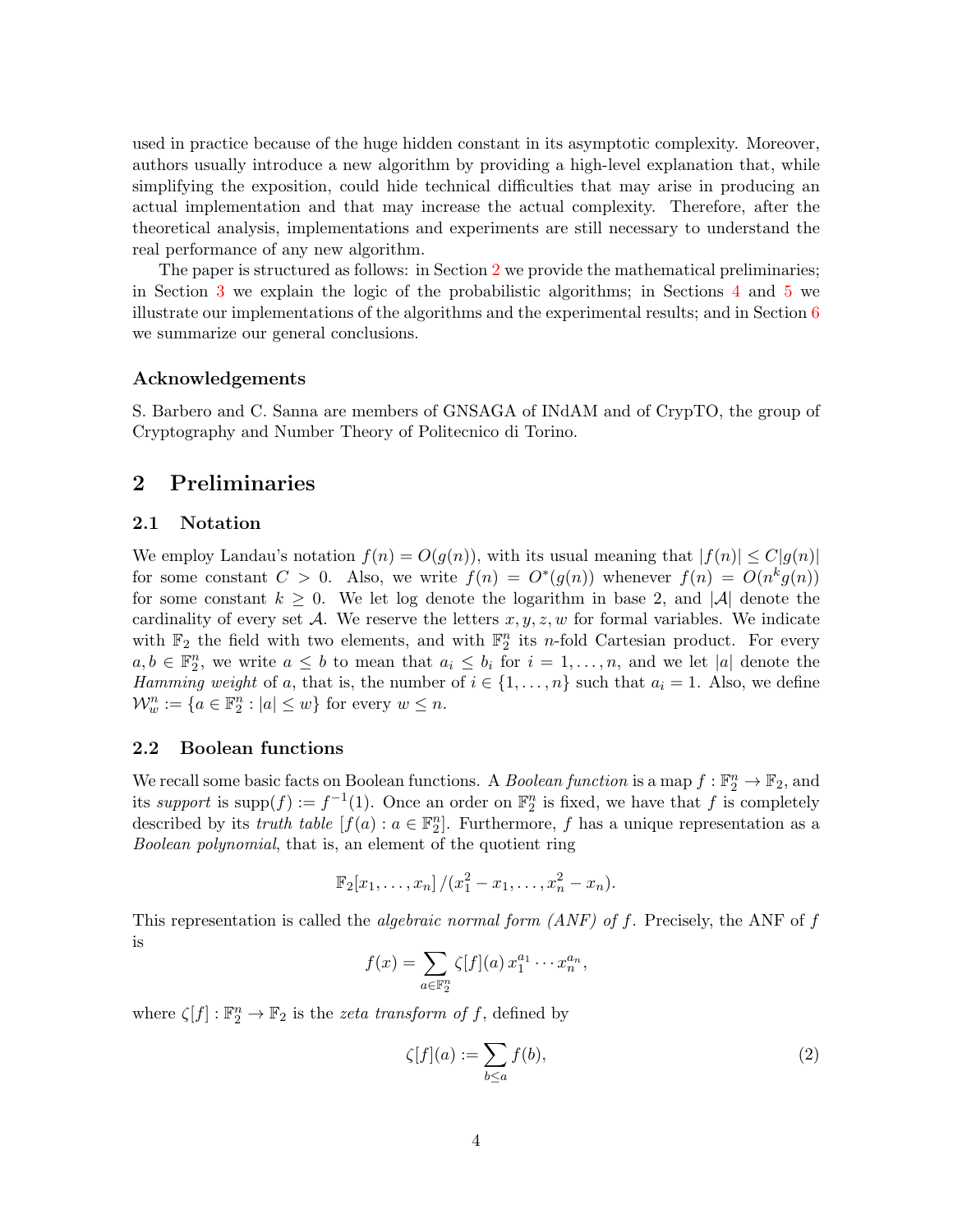for every  $a \in \mathbb{F}_2^n$ . Given the truth table of f, computing  $\zeta[f]$  using  $(2)$  requires  $O(3^n)$  additions. A more efficient algorithm, usually attributed to Yates  $[35]$ , provides a way to compute  $\zeta[f]$ using only  $O(n2^n)$  additions. More generally, if  $A \subseteq \mathbb{F}_2^n$  is a *downward closed set*, that is, if  $a \in \mathcal{A}$  implies that  $b \in \mathcal{A}$  for every  $b \in \mathbb{F}_2^n$  with  $b \leq a$ , then the values of  $\zeta[f]$  over  $\mathcal{A}$ are completely determined by the values of f over  $A$ , and they can be computed by Yates's algorithm using  $O(n|\mathcal{A}|)$  additions, see Algorithm 1.

### Algorithm 1: Yates's algorithm for computing the zeta transform.

1 function ZetaTransform( $[f(a): a \in \mathcal{A}]$ ) **input** : The partial truth table  $[f(a): a \in \mathcal{A}]$  of a Boolean function  $f: \mathbb{F}_2^n \to \mathbb{F}_2$ over a downward closed set  $\mathcal{A} \subseteq \mathbb{F}_2^n$ . **output:** The zeta transform  $\lbrack \zeta \lbrack f](a):a\in \mathcal{A}\rbrack$ . // This is an in-place algorithm:  $[f(a) : a \in \mathcal{A}]$  is overwritten. 2 | for  $i = 1, \ldots, n$  do  $\mathbf{3}$  for  $a \in \mathcal{A}$  do  $\begin{array}{c|c} \hline \textbf{4} & \textbf{1} \end{array}$  if  $a_i = 1$  then 5 | |  $f(a) \leftarrow f(a) + f(a_1, \ldots, a_{i-1}, 0, a_{i+1}, \ldots, a_n)$ 6 | return  $[f(a): a \in \mathcal{A}]$ 

Thus the zeta transform converts the truth table of a Boolean function to the ANF. It turns out that the zeta transform is its own inverse, meaning that  $\zeta[\zeta|f] = f$  for every f, and consequently it also provides a way back from the AFN to the truth table. When used in this way, it is also known as the *Möbius transform*. In particular, if  $f$  is a Boolean function with  $\text{supp}(\zeta[f]) \subseteq \mathcal{A}$ , where  $\mathcal{A} \subseteq \mathbb{F}_2^n$  is a downward closed set, then the knowledge of the values of f over A is enough to determine all the values of f, a process known as interpolation, see Algorithm 2. An important case is that in which  $f$  has ANF of degree  $d$ , so that  $\text{supp}(\zeta[f]) \subseteq \mathcal{W}_d^n$ , and consequently f is completely determined by its values over  $\mathcal{W}_d^n$ .

Algorithm 2: Interpolation of a Boolean function.

1 function Interpolation( $[f(a): a \in \mathcal{A}], \mathcal{B}$ ) **input** : The partial truth table  $[f(a): a \in \mathcal{A}]$  of a Boolean function  $f: \mathbb{F}_2^n \to \mathbb{F}_2$ with  $\text{supp}(\zeta[f]) \subseteq \mathcal{A}$ , and two downward closed sets  $\mathcal{A} \subseteq \mathcal{B} \subseteq \mathbb{F}_2^n$ . **output:** The partial truth table  $[f(a): a \in \mathcal{B}]$ . 2  $[g(a) : a \in \mathcal{A}] \leftarrow$  ZetaTransform $([f(a) : a \in \mathcal{A}])$ 3 Define  $[\tilde{g}(a): a \in \mathcal{B}]$  by  $\tilde{g}(a) := g(a)$  for  $a \in \mathcal{A}$ , and  $\tilde{g}(a) := 0$  for  $a \notin \mathcal{A}$ . 4  $\vert$  return ZetaTransform( $[\tilde{g}(a): a \in \mathcal{A}]$ )

#### 2.3 Solving a Boolean polynomial system

Hereafter, let  $p_1, \ldots, p_m \in \mathbb{F}_2[x_1, \ldots, x_n]$  be polynomials of degree at most d, given by their ANFs. The problem of solving the polynomial system (1) has three important versions:

• Decisional: the output is **True** if  $(1)$  has a solution, and **False** otherwise;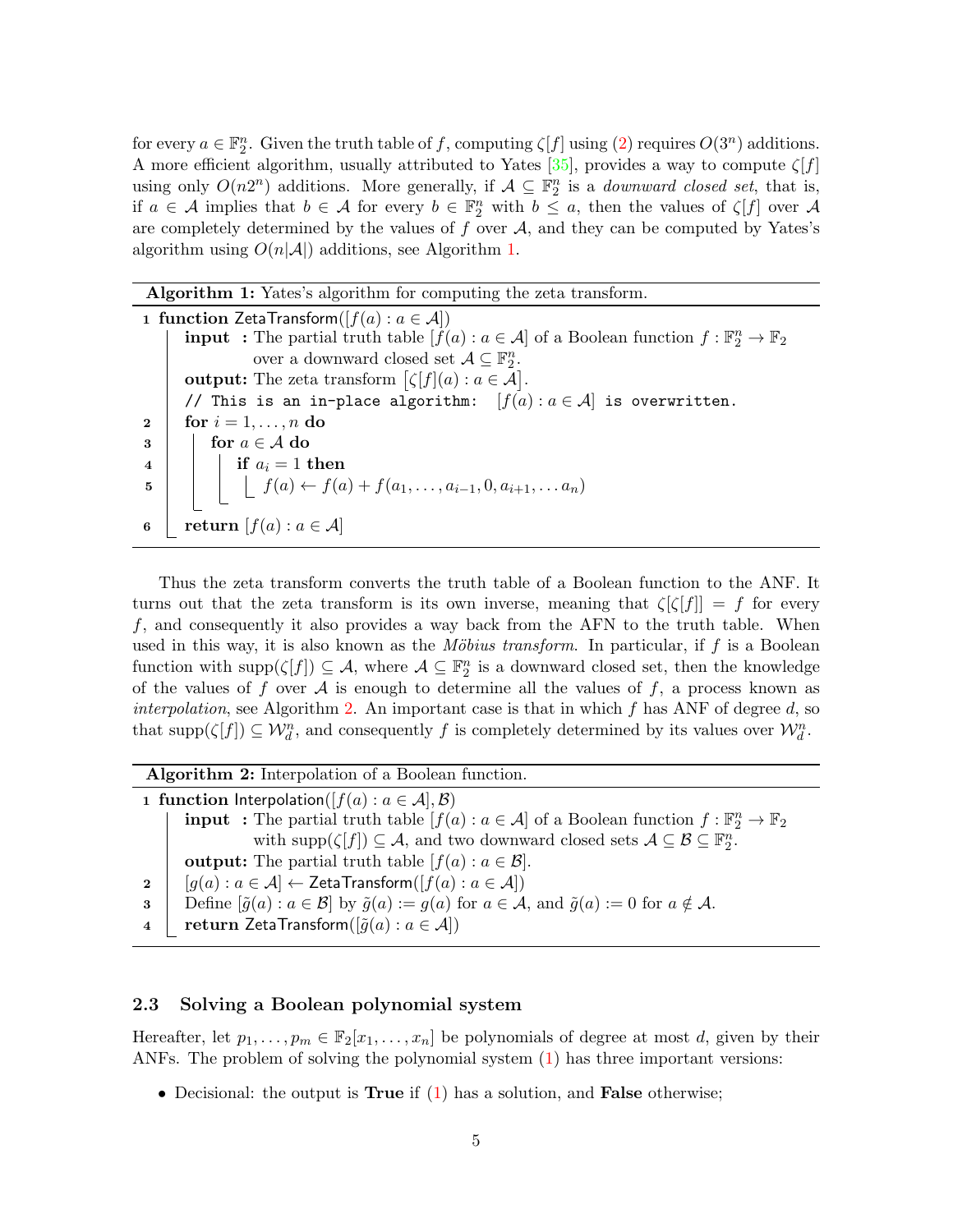- Search: the output is any (single) solution of  $(1)$ , if it is solvable, and **Null** otherwise;
- Exhaustive: the output is the whole set of solutions of (1).

The decisional and search versions are strictly related. On the one hand, obviously, solving the search version also solves the decisional. On the other hand, by iteratively testing each variable, one can solve the search version by calling a subroutine for the decisional version at most *n* times, see Algorithm 3.

Algorithm 3: Search using Decisional.

1 function Search $(p_1, \ldots, p_m)$ **input** : Polynomials  $p_1, \ldots, p_m \in \mathbb{F}_2[x_1, \ldots, x_n].$ output: A solution of  $\{p_i(x) = 0\}_{i=1}^m$  if it exists, and **Null** otherwise.  $2 \mid (a_1, \ldots, a_n) \leftarrow (0, \ldots, 0)$  $3 \mid \text{for } i = 1, \ldots, n \text{ do}$ 4  $(q_1, \ldots, q_m) \leftarrow (p_1 |_{x_i=0}, \ldots, p_m |_{x_i=0})$ //  $\mathsf{Decisional}(q_1, \ldots, q_m)$  returns True if the system  $\{q_i(x) = 0\}_{i=1}^m$  has a solution, and False otherwise.  $\mathbf{5}$  | if Decisional $(q_1, \ldots, q_m)$  then 6 |  $a_i \leftarrow 0$  $\tau \mid \mid \mid (p_1, \ldots, p_m) \leftarrow (q_1, \ldots, q_m)$  $8$  | else 9  $\vert \vert$   $a_i \leftarrow 1$ 10  $\vert \vert \vert (p_1, \ldots, p_m) \leftarrow (p_1 |_{x_i=1}, \ldots, p_m |_{x_i=1})$ 11 **if**  $(p_1, \ldots, p_m) = (0, \ldots, 0)$  then 12 **return**  $(a_1, \ldots, a_n)$ 13 else 14 | return Null

#### 2.4 Razborov–Smolensky construction

In all the probabilistic algorithms we will examine, the polynomial

$$
F(x) := \prod_{i=1}^{m} (1 + p_i(x))
$$
\n(3)

is considered, in order to set up a decisional version of the problem of solving (1), or in order to reduce it to a parity-counting problem as we will explain next. Indeed,  $a \in \mathbb{F}_2^n$  is a solution of (1) if and only if  $F(a) = 1$ . Since in general  $deg(F) = dm$ , the ANF of F may be too large to be manipulated. Thus  $(3)$  is approximated by a probabilistic polynomial of smaller degree, using the following construction credited to Razborov [28] and Smolensky [30].

Let  $\ell \in \{1, \ldots, m\}$  be a parameter. For  $i \in \{1, \ldots, n\}$  and  $j \in \{1, \ldots, m\}$  pick  $\alpha_{ij} \in \mathbb{F}_2$ uniformly at random, and define the polynomials

$$
R_i(x) := \sum_{j=1}^{m} \alpha_{ij} p_j(x), \quad i = 1, \dots, \ell.
$$
 (4)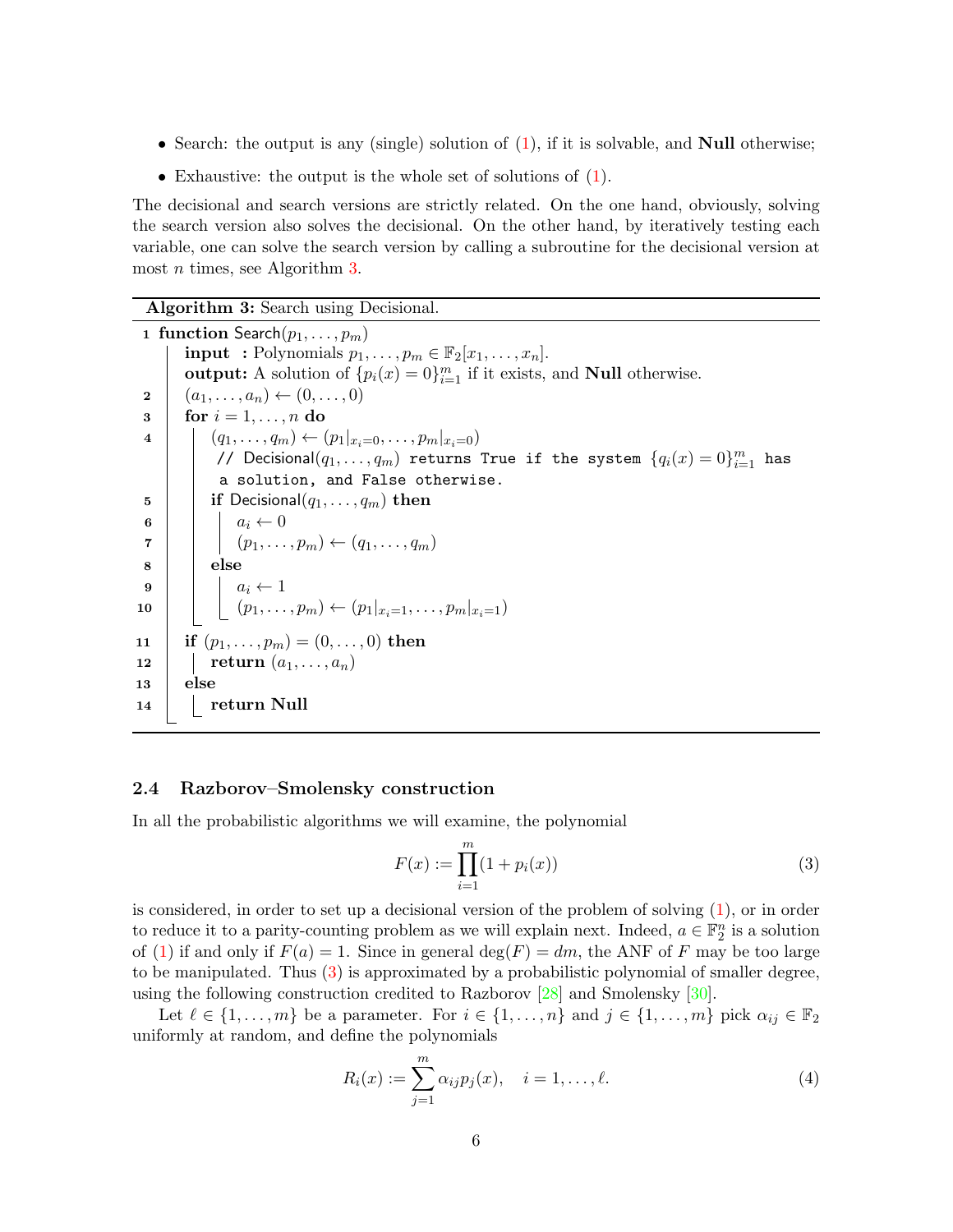Note that, for every  $a \in \mathbb{F}_2^n$  and  $i \in \{1, ..., \ell\}$ , if  $F(a) = 1$ , then  $R_i(a) = 0$ ; whereas if  $F(a) = 0$ , then there exists j such that  $p_j(a) = 1$ , and consequently  $Pr[R_i(a) = 0] = \frac{1}{2}$ . Therefore, defining

$$
\tilde{F}(x) := \prod_{i=1}^{\ell} (1 + R_i(x)),\tag{5}
$$

it follows that  $Pr\left[\tilde{F}(a) = F(a)\right] \geq 1 - 2^{-\ell}$  for every  $a \in \mathbb{F}_2^n$ , that is,  $\tilde{F}$  approximates F with high probability (depending on  $\ell$ ). Moreover, deg( $\tilde{F}$ )  $\leq d\ell$ , which can be much lower than the degree of  $F$ .

#### 2.5 Valiant–Vazirani affine hashing

The Valiant–Vazirani affine hashing [33] is a probabilistic method to isolate an unique solution of the system  $(1)$ . It consists on adding a set of random linear equations to  $(1)$  in this way: If we assume that  $S \subseteq \mathbb{F}_2^n$  is the nonempty set of solutions to (1) and  $k = 0, 1, 2, \ldots, n$  is the unique integer such that  $2^k \leq |\mathcal{S}| < 2^{k+1}$ , we draw independent and uniform random values  $\alpha_{i,j}, \beta_i \in \mathbb{F}_2$  for  $i = 1, 2, \ldots, k + 2, j = 1, 2, \ldots, n$  and add the linear equations

$$
\sum_{j=1}^{n} \alpha_{i,j} x_j = \beta_j, \quad i = 1, 2, \dots k + 2
$$
 (6)

to (1). For the probability  $Pr[U_x]$  that  $x \in S$  is the only solution to (1) which also satisfies (6) the following inequality holds (see [7, Section 2.5])

$$
\Pr[U_x] \ge \frac{1}{2^{k+3}}.
$$

Therefore

$$
\Pr[\cup_{x \in \mathcal{S}} U_x] = \sum_{x \in \mathcal{S}} \Pr[U_x] \ge \frac{1}{8}.
$$

From this fact and thanks to the inequalities  $(1 - \frac{1}{8})$  $\frac{1}{8}$ )<sup>r</sup>  $\leq e^{-\frac{r}{8}} \leq \varepsilon$ , with  $r = \lceil 8 \ln \varepsilon^{-1} \rceil$  independent repetitions of this procedure we can isolate a unique solution  $x \in \mathcal{S}$  with probability  $1 - \varepsilon$ . Since k is unknown we can consider  $\varepsilon = \frac{1}{n}$  $\frac{1}{n}$  and exhaustively try out all the values  $k = 0, 1, \ldots, n$ . Thus using this method, if (1) is solvable, a solution can be isolated with high probability with  $O(n \log n)$  steps.

### 3 Probabilistic algorithms

A probabilistic algorithm is an algorithm that employs a source of randomness in some of its steps, and which is known to return the correct answer with a probability bounded from below, usually depending on some parameters of the algorithm. Some authors use the term randomized algorithm (of the Monte Carlo type), but we avoided it because it seem to suggest that a deterministic algorithm was somehow "randomized", which is not the case of the probabilistic algorithms we are considering.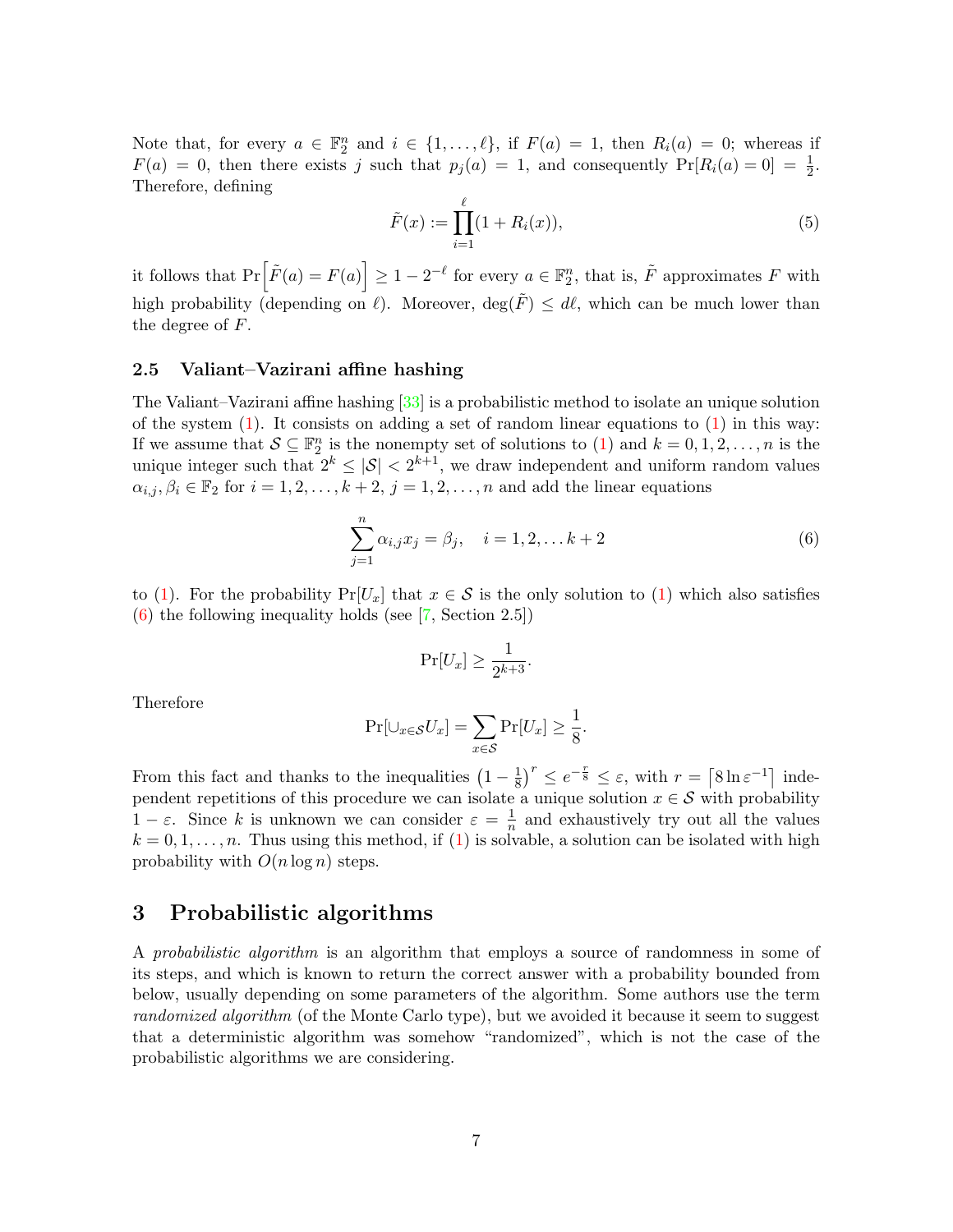#### 3.1 Lokshtanov et al.'s algorithm

The main result of Lokshtanov et al. [22] for polynomial systems over  $\mathbb{F}_2$  is the following:

**Theorem 3.1.** A polynomial system over  $\mathbb{F}_2$  of degree d and n unknowns can be solved by a probabilistic algorithm in time  $O<sup>*</sup>(2<sup>0.8756n</sup>)$  for  $d = 2$ , and  $O<sup>*</sup>(2<sup>(1-1/(5d))n</sup>)$  for  $d > 2$ .

Lokshtanov et al.'s probabilistic algorithm solves the decisional version of the problem. Their idea is to put  $n_1 := [\delta n]$ , where  $\delta \in (0,1)$  is a parameter depending only on d, and split the variables  $x_1, \ldots, x_n$  into  $y := x_1, \ldots, x_{n-n_1}$  and  $z := x_{n-n_1+1}, \ldots, x_n$ , so that the polynomial (3) can be written as  $F(y, z)$ . Then, letting

$$
V := \bigvee_{a \in \mathbb{F}_2^{n-n_1}} \left( \sum_{b \in \mathbb{F}_2^{n_1}} s_b F(a, b) \right), \tag{7}
$$

where  $s_b \in \mathbb{F}_2$  are draw randomly with uniform distribution, we have that: If (1) has no solution, then  $V = 0$ ; otherwise, if (1) has solutions, then  $V = 1$  with probability at least  $1/2$ .

Computing V directly from (7) is too inefficient, because of the large degree of  $F(y, z)$ . Therefore,  $F(y, z)$  is replaced by a random polynomial  $F(y, z)$  of lower degree using the Razborov–Smolensky construction, as explained in Section 2.4. In this case, it is chosen  $\ell := n_1 + 2$ . Moreover, the truth table of the polynomial

$$
\sum_{b \in \mathbb{F}_2^{n_1}} s_b \tilde{F}(y, b) \in \mathbb{F}_2[y]
$$

is computed efficiently using Yates's algorithm for the Möbius transform.

In order to correct the errors introduced by approximating  $F(y, z)$  with  $F(y, z)$ , it can be proved that it is enough to repeat this whole procedure 100n times, and then return the result that occurs at least 40n times.

Finally, a careful complexity analysis [22, Lemma 3.3] shows that the best choice for the parameter is  $\delta = 0.1235$  for  $d = 2$ , and  $\delta = 1/(5d)$  for  $d > 2$ , which leads to the claimed time complexities. For a pseudocode see Algorithm 4.

#### 3.2 Björklund et al.'s algorithm

The main result of Björklund et al. [7] for polynomial systems over  $\mathbb{F}_2$  is the following:

**Theorem 3.2.** A polynomial system over  $\mathbb{F}_2$  of degree d and n unknowns can be solved by a probabilistic algorithm in time  $O^*(2^{0.804n})$  for  $d = 2$ , and  $O^*(2^{(1-1/(2.7d))n})$  for  $d > 2$ .

The key idea of Björklund et al. is to introduce the *parity-counting problem* for the system (1), which is the problem of determining the parity of the number of solutions of (1), that is, 0 if the number of solutions if even, and 1 if the number of solutions is odd. In light of the previous considerations on the polynomial (3), this amount to computing the sum

$$
\sum_{c \in \mathbb{F}_2^n} F(c). \tag{8}
$$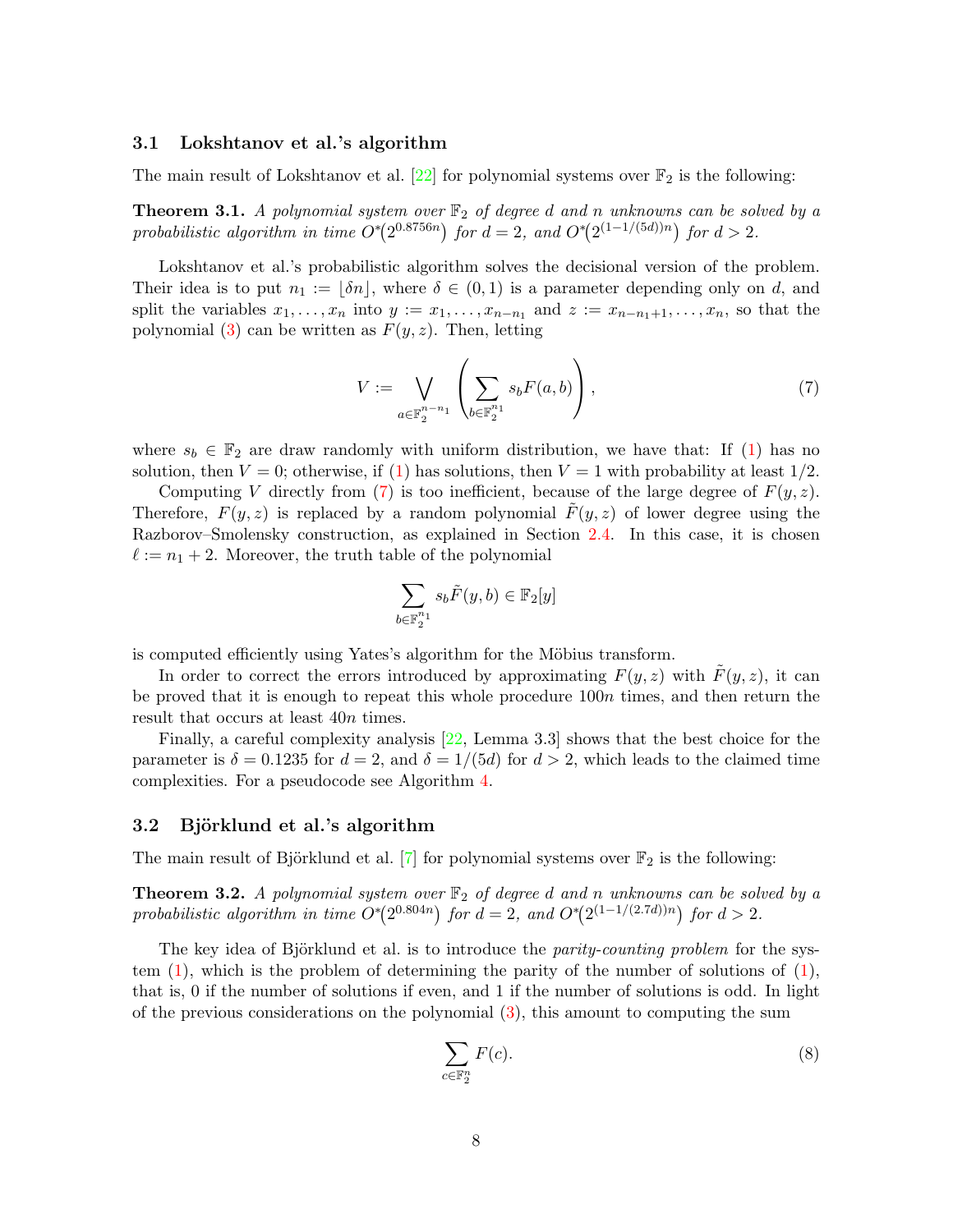Algorithm 4: Lokshtanov et al.'s algorithm.

1 function  $\textsf{LokAlgo}(p_1, \ldots, p_m)$ **input** :  $p_1, \ldots, p_m \in \mathbb{F}_2[x_1, \ldots, x_n]$  of degree at most d, given by their ANFs. output: True if  $\{p_i(x) = 0\}_{i=1}^m$  has a solution, False otherwise.  $2 \mid n_1 \leftarrow |\delta n| / \sqrt{\delta} := 0.1235$  for  $d = 2$ , and  $\delta := 1/(5d)$  for  $d > 2$ .  $\mathbf{3} \mid \ell \leftarrow n_1 + 2$  $4 \mid s \leftarrow 100n$ 5 Initialize array  $[Score(a): a \in \mathbb{F}_2^{n-n_1}]$  of integers to zeros. 6 | for  $t = 1, 2, ..., s$  do // Below  $y = x_1, \ldots, x_{n-n_1}$  $\mathbf{7}$  |  $S(y) \leftarrow 0 \in \mathbb{F}_2[y]$  $\begin{array}{|c|c|c|}\hline \textbf{8} & \textbf{for} \,\, b\in \mathbb{F}_2^{n_1} \textbf{ do} \ \hline \end{array}$ 9  $\begin{array}{|c|c|c|c|c|}\n\hline\n9 & R_i(y) \leftarrow \sum_{j=1}^m \alpha_{i,j} p_j(y, b) \text{ for } i = 1, \ldots, \ell, \text{ where } \alpha_{i,j} \in \mathbb{F}_2 \text{ are random.}\n\end{array}$ 10  $\left| \left| \right| \left| \right| \tilde{F}(y) \leftarrow \prod_{i=1}^{\ell} (1 + R_i(y))$ 11  $\vert$   $S(y) \leftarrow S(y) + s_b \tilde{F}(y)$  where  $s_b \in \mathbb{F}_2$  is random. 12  $\begin{array}{|l|} \hline \end{array}$   $T \leftarrow$  ZetaTransform $(\text{ANF of } S(y), \mathbb{F}_2^{n-n_1})$  // Truth table of  $S(y)$ , computed by the Möbius transform.  $\begin{array}{|c|c|} \hline \textbf{13} & \textbf{for} \,\, a \in \mathbb{F}_2^{n-n_1} \textbf{ do} \ \hline \end{array}$ 14 **if**  $T(a) = 1$  then 15  $| \cdot |$  Score(a) ← Score(a) + 1 16 for  $a \in \mathbb{F}_2^{n-n_1}$  do 17 if  $Score(a) > 40n$  then  $18$  | | | return True 19 return False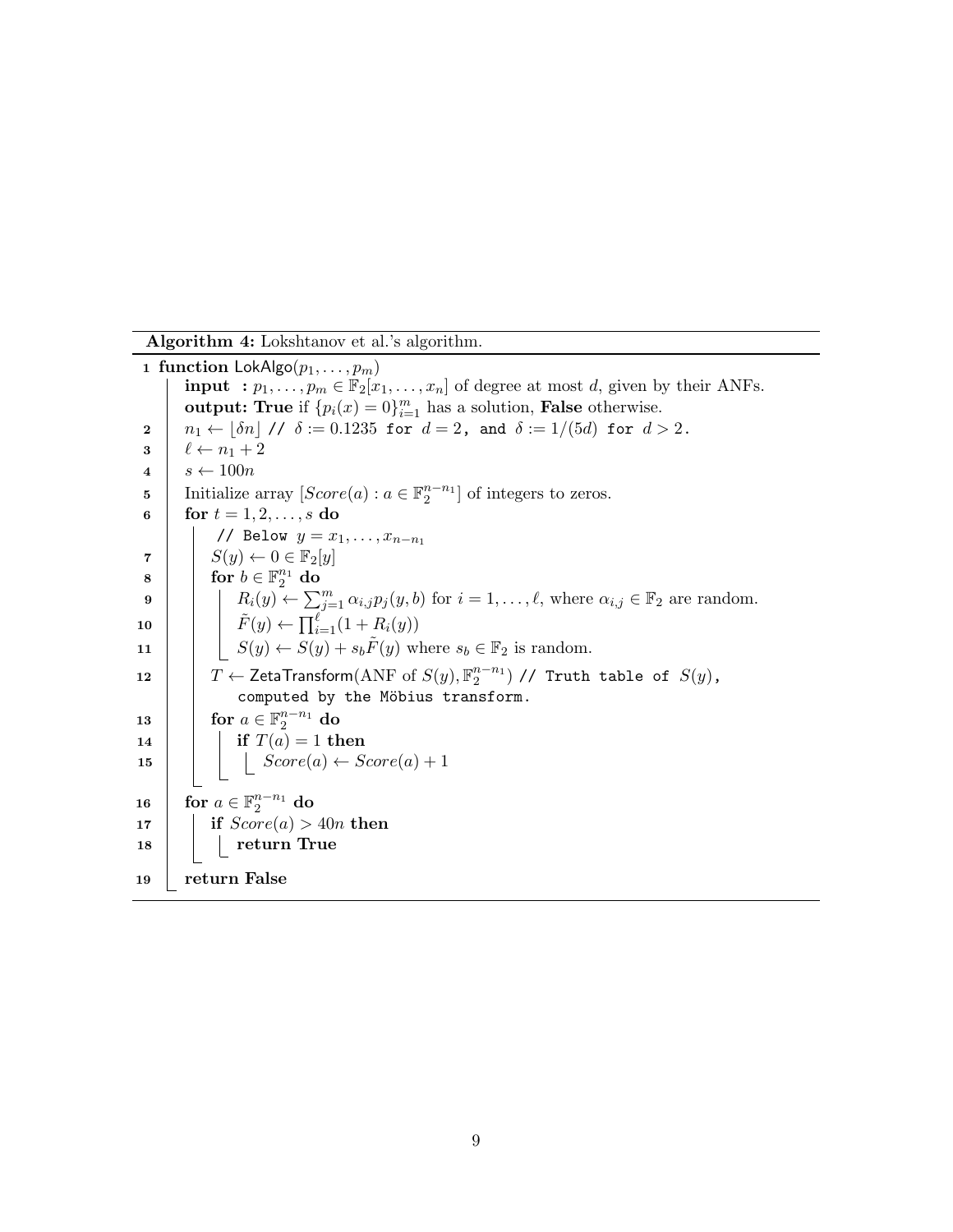Once (at most) one solution of (1) has been isolated using the Valiant–Vazirani affine hashing, solving the parity-counting problem is equivalent to determining if the system has a solution.

The evaluation of  $(8)$  is performed using the probabilistic approximation F of F defined in (5), which has a lower degree than F. Similarly to Loskshtanov et al., the variables  $x_1, \ldots, x_n$ are split into  $y := x_1, \ldots, x_{n-n_1}$  and  $z := x_{n-n_1+1}, \ldots, x_n$ , where  $n_1 := \lfloor \lambda n \rfloor$  and  $\lambda \in (0,1)$  is a parameter depending only on the degree d, so that F can be written as  $F(y, z)$ . Defining

$$
G(y) := \sum_{b \in \mathbb{F}_2^{n_1}} \tilde{F}(y, b) = \sum_{b \in \mathbb{F}_2^{n_1}} \prod_{i=1}^{\ell} (1 + R_i(y, b)) \tag{9}
$$

we have that

$$
\sum_{c \in \mathbb{F}_2^n} \tilde{F}(c) = \sum_{a \in \mathbb{F}_2^{n-n_1}} G(a). \tag{10}
$$

In order to evaluate (9), note that  $\deg(G) \leq d\ell - n_1$ , and consequently G can be interpolated by computing its values on  $\mathcal{W}_{d\ell-n_1}^{n-n_1}$ . Since for any  $a \in \mathcal{W}_{d\ell-n_1}^{n-n_1}$  we have

$$
G(a) = \sum_{b \in \mathbb{F}_2^{n_1}} \prod_{i=1}^{\ell} (1 + R_i(a, b)),
$$

this can be intended as a parity-counting problem for the polynomial system

$$
R_i(a,z)=0, \quad i=1,\ldots,\ell,
$$

with degree  $dn_1 - \ell$ . Therefore, interpolating G is equivalent to  $|\mathcal{W}_{d\ell-n_1}^{n-n_1}|$  recursive calls for solving (smaller) parity-counting instances.

It is possible to show that for each  $a \in \mathbb{F}_2^{n-n_1}$  it holds

$$
\Pr\left[G(a) = \sum_{b \in \mathbb{F}_2^{n_1}} F(a, b)\right] \ge 1 - 2^{n_1 - \ell},
$$

and choosing  $\ell = n_1 + 2$  the computed partial parity is correct with probability at least 3/4.

Finally, for each  $a \in \mathbb{F}_2^{n-n_1}$  the error is reduced by computing s approximations of each partial parity via independent probabilistic polynomials  $\{G_k(y)\}_{k=1}^s$  and using a scoreboard of votes, selecting as correct parity the one that appears more than  $s/2$  times. Taking  $s = 48n+1$ , this majority vote for each  $a \in \mathbb{F}_2^{n-n_1}$  across all s approximations gives the parity with an exponentially small probability of error.

An analysis of the complexity [7, Section 3.7] shows that the best choice for the parameter is  $\lambda = 0.1967...$  for  $d = 2$ , and  $\lambda = 1/(2.7d)$  for  $d > 2$ , which leads to the time complexities of Theorem 3.2. For a pseudocode see Algorithm 5.

#### 3.3 Dinur's algorithm

Dinur  $[13]$  improved the results of Björklund et al. with the following theorem: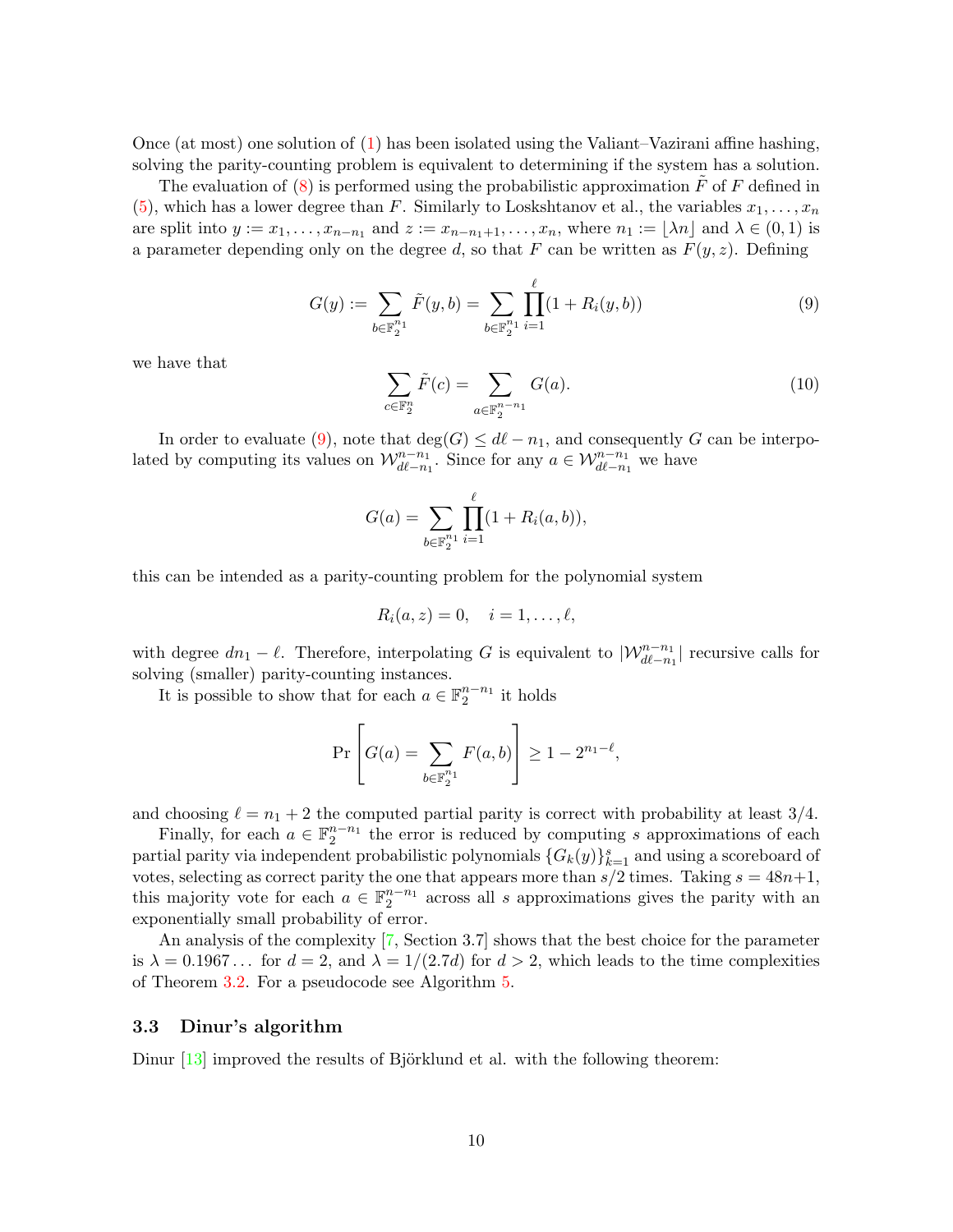Algorithm 5: Björklund et al. algorithm.

1 Function Parity $(\{p_i(x)\}_{i=1}^m)$ : **input** :  $p_1, \ldots, p_m \in \mathbb{F}_2[x_1, \ldots, x_n]$  of degree at most d, given by their ANFs. output: The parity P of the number of solutions of the system  $\{p_i(x) = 0\}_{i=1}^m$ . 2  $\left| n_1 \leftarrow |\lambda n| / \lambda := 0.1967$  for  $d = 2$ , and  $\lambda := 1/(2.7d)$  for  $d > 2$ .  $3 \mid \ell \leftarrow n_1 + 2$  $4 \mid s \leftarrow 48n + 1$ 5 Initialize array  $[Score(a): a \in \mathbb{F}_2^{n-n_1}]$  of integers to zeros. 6 for  $k = 1, \ldots, s$  do // Below  $y = y_1, ..., y_{n-n_1}$  and  $z = z_1, ..., z_{n_1}$ . 7  $R_i(y, z) \leftarrow \sum_{j=1}^m \alpha_{i,j} p_j(y, z)$  for  $i = 1, \ldots, \ell$ , where  $\alpha_{i,j} \in \mathbb{F}_2$  are random. 8 Initialize the array  $[V(a): a \in \mathbb{F}_2^{n-n_1}]$  of Booleans to zeros.  $\mathbf{9} \quad | \quad \mathbf{for} \,\, a \in \mathcal{W}^{n-n_1}_{d \ell - n_1} \,\, \mathbf{do}$ 10  $|$   $|$   $V(a) \leftarrow V(a) +$  Parity $(\{R_h^{(k)}\})$  $_{h}^{(k)}(a,z)\}_{h=1}^{\ell})$  $11$   $\left[\begin{array}{c} T\leftarrow \mathsf{Interpolation}\big( [V(a): a\in \mathbb{F}_2^{n-n_1}], \mathbb{F}_2^{n-n_1} \big) \end{array}\right] /\right/$  Truth table of  $G^{(k)}(y)$ over  $\mathbb{F}_2^{n-n_1}$ . 12 | Score ← Score + T // Update the score with componentwise sum. 13  $P \leftarrow 0$ 14  $\int$  for  $a \in \mathbb{F}_2^{n-n_1}$  do 15 | if  $Score(a) > s/2$  // Majority vote.  $16$  then 17  $\vert \vert P \leftarrow P + 1$ 18 | return  $P$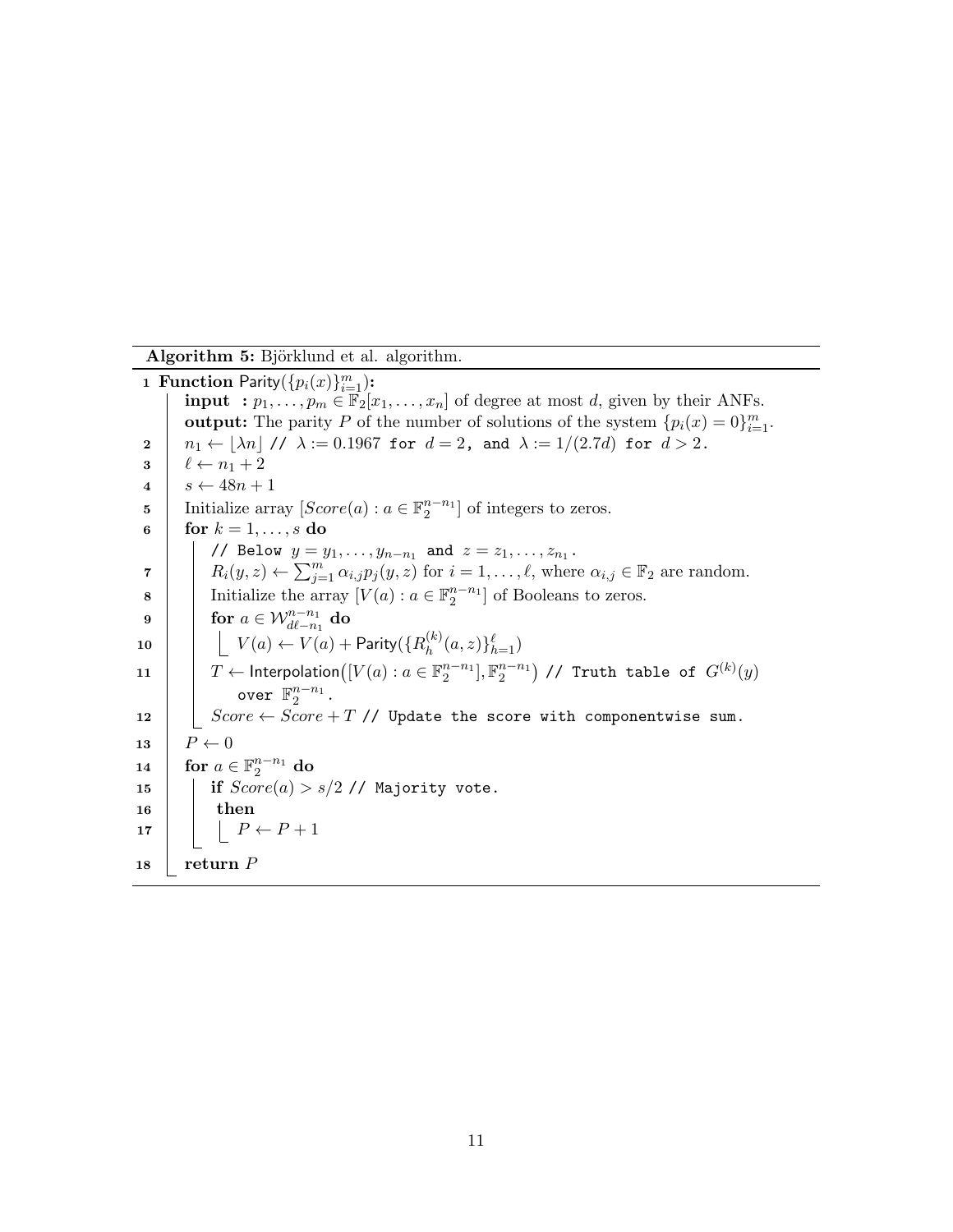**Theorem 3.3.** A polynomial system over  $\mathbb{F}_2$  of degree d and n unknowns can be solved by a probabilistic algorithm in time  $O^*(2^{0.6943n})$  for  $d = 2$ , and  $O^*(2^{(1-1/(2d))n})$  for  $d > 2$ . Moreover, there exists a probabilistic algorithm that outputs all the K solutions. For an arbitrarily small  $\varepsilon > 0$ , the runtime of this algorithm is  $O^*(\max(2^{0.6943n}, 2^{\varepsilon n}K))$  for  $d = 2$ , and  $O^*(\max(2^{(1-1/(2d))n}, 2^{\varepsilon n} K))$  for  $d > 2$ .

The main idea of Dinur's algorithm relies in the observation that all the smaller paritycounting instances are related as they originate from the same system.

**Definition 3.1.** Given as input polynomials  $p_1, \ldots, p_m \in \mathbb{F}_2[x_1, \ldots, x_n]$  in their ANFs, and nonnegative integers  $n_1 \leq n$  and  $w \leq n - n_1$ , the multiple parity-counting problem asks to determine the array  $[V(a): a \in \mathcal{W}_w^{n-n_1}]$  such that

$$
V(a) = \sum_{b \in \mathbb{F}_2^{n_1}} F(a, b), \quad \text{for } a \in \mathcal{W}_w^{n-n_1}, \tag{11}
$$

where  $F(y, z)$  is polynomial (3) in which  $x = (y_1, \ldots, y_{n-n_1}, z_1, \ldots, z_{n_1})$  after a partition of the variables.

As in Björklund et al.  $[7]$ , in order to evaluate  $(11)$  the approximation  $(9)$  using probabilistic polynomials is considered and its evaluation is performed reducing via recursion an instance of the multiple parity counting problem to only a few instances of the same problem. Dinur's reduction does not fix any variable to a particular value, but rather changes internal parameters of the multiple parity-counting instance which determine the number of inner parity-counting instances and the number of variables over which each parity is computed. The finer control over the parameters of the induced instances allows for a potentially more efficient self-reduction with respect to the one used in [7]. For a pseudocode of Dinur's multiple parity counting algorithm see Algorithm 6.

Another novelty in Dinur's algorithm is the approach used in isolating solutions. The Valiant–Vazirani affine hashing isolates only one solution at a time, and applying it to obtain all solutions will be inefficient unless their number is small. Dinur introduced a method that isolates and outputs many solutions "in parallel". Say that a solution  $(\sigma, \tau) \in \mathbb{F}_2^{n-n_1} \times \mathbb{F}_2^{n_1}$ to the system (1) is *isolated* with respect to the partition  $(y_1, \ldots, y_{n-n_1}, z_1, \ldots, z_{n_1})$  if for any  $\tau' \neq \tau$ , we have that  $(\sigma, \tau')$  is not a solution. The solutions are isolated and outputted performing r times a linear change of variables with uniform invertible matrices in  $\mathbb{F}_2^{n \times n}$ , then finding all the isolated solutions to the equivalent systems with  $n_1 + 1$  calls to the multiple parity counting algorithm. Indeed, for a fixed partition of the new variables, assuming that all  $\sigma \in \mathbb{F}_2^{n-n_1}$  for which the returned parity is 1 correspond to isolated solutions, the  $n_1$ remaining bits of  $\tau$  can be recovered one at a time with  $n_1$  additional calls to the multiple parity counting algorithm, where in the *i*th call  $z_i$  is fixed to 0. In order to avoid "false positive" every candidate solution is tested to control if it is indeed a solution to the system. Choosing  $r = 2n$  and a suitable value for  $n_1$ , this procedure outputs all the isolated solutions with negligible probability of error  $[13, \text{Section } 4.1]$ . For a pseudocode of this procedure see Algorithm 7.

With the same value of  $n_1 < n$  the multiple parity counting algorithm begins in a similar way to the previous related algorithms in [22] and [7], by choosing a parameter  $\ell$ , considering the probabilistic polynomial (5) and defining a first partition of the variables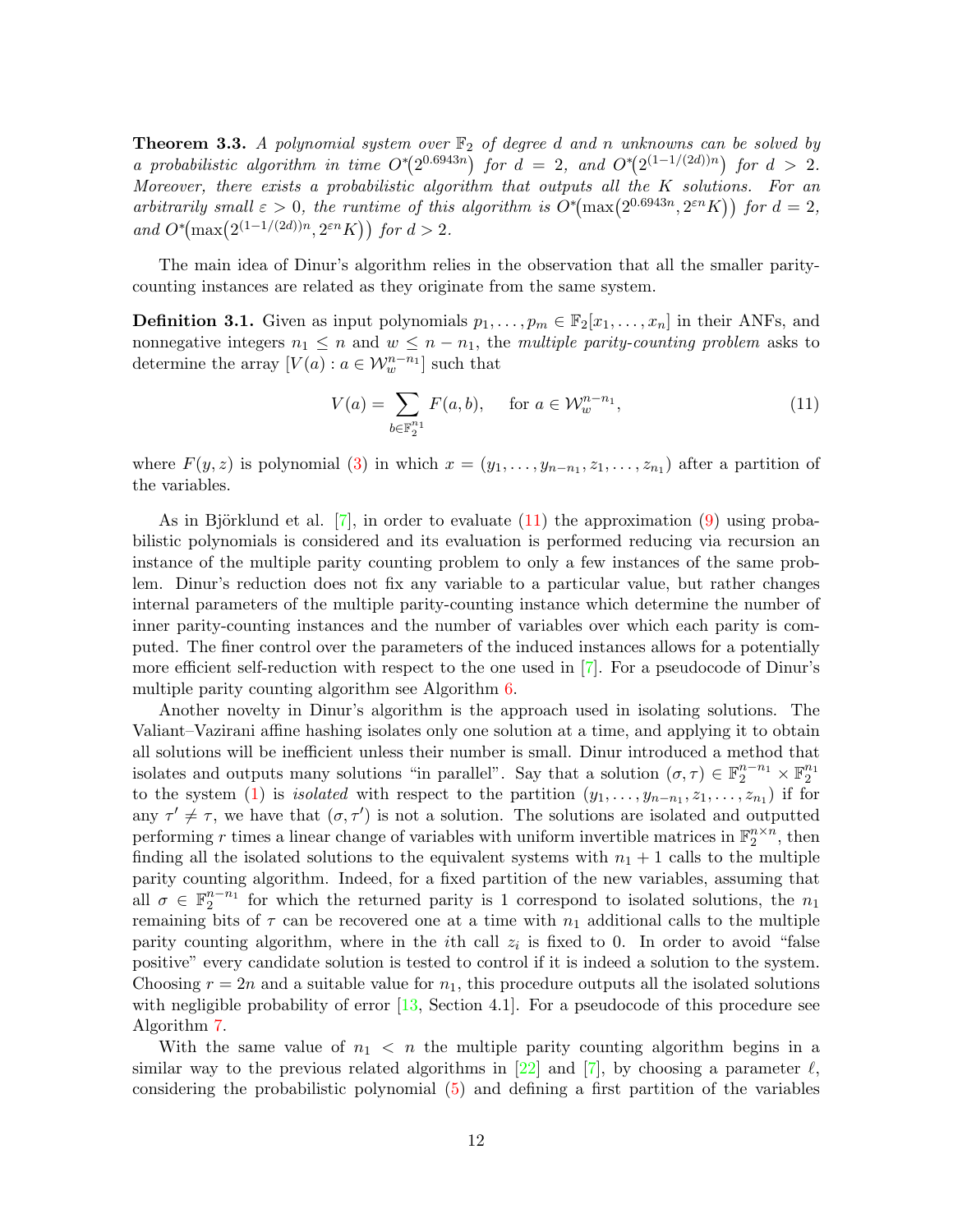Algorithm 6: Dinur MultParityCount.

1 function MultParityCount $(\{p_h(y,z)\}_{h=1}^m, n_1, w)$ **input** :  $\{p_h(y, z)\}_{h=1}^m$  polynomials of degrees  $d \geq 2$  in the variables  $y = (y_1, \ldots, y_{n-n_1}), z = (z_1, \ldots, z_{n_1}),$  represented in ANF,  $n_1, w$ . output: The solution  $[V(a) : a \in \mathcal{W}_w^{n-n_1}]$  of the multiparity-counting problem (see Definition 3.1). 2  $n_2 \leftarrow |n_1 - \lambda n| / \lambda \in (0, 1)$  is a parameter.  $3 \text{ }$  if  $n_2 \leq 0$  then  $\begin{array}{|\phantom{1}a|}\phantom{1} & \phantom{1}\mathbf{ } & \phantom{1}\mathbf{ } \mathbf{ } \mathbf{ } \mathbf{ } \mathbf{ } \end{array}$ return BruteForceMultParity $(\{p_h(y,z)\}_{h=1}^m, n_1,w)$  $5 \mid \ell \leftarrow n_2 + 2$ 6 |  $s \leftarrow 48n + 1$ 7 Initialize the array  $[Score(c):c \in \mathcal{W}_w^{n-n_1} \times \mathbb{F}_2^{n_1-n_2}]$  of integers with zeros.  $\mathbf{s} \mid \text{for } k = 1, \ldots, s \text{ do}$ 9  $R_i(y, z) \leftarrow \sum_{j=1}^m \alpha_{i,j} p_j(y, z)$  for  $i = 1, \ldots, \ell$ , where  $\alpha_{i,j} \in \mathbb{F}_2$  are random. // Below  $u = z_1, \ldots, z_{n_1-n_2}$  and  $v = z_{n_1-n_2+1}, \ldots, z_{n_2}$ . 10  $\left\{ \quad V_1 \leftarrow \textsf{MultParityCount}(\{R_i((y,u), v)\}_{i=1}^{\ell}, n_2, d \cdot \ell - n_2) \right\}$ 11  $e \leftarrow$  Interpolation $([V_1(a) : a \in \mathcal{W}^{n-n_2}_{d \cdot \ell-n_2}], \mathcal{W}^{n-n_1}_w \times \mathbb{F}^{n_1-n_2}_2)$ 12 |  $Score \leftarrow Score + e$  // Update the score with componentwise sum. 13 Initialize the array  $[V(a): a \in \mathcal{W}_w^{n-n_1}]$  of Booleans with zeros.  $\begin{array}{rcl} \textbf{14} & \textbf{for} \,\, a \in \mathcal{W}^{n-n_1}_{w} \textbf{ do} \end{array}$  $\quad \text{15} \quad | \quad \text{for } b \in \mathbb{F}_2^{n_1-n_2} \text{ do}$ 16 | | | if  $Score(a, b) > s/2$  // Majority vote  $17$  then 18  $\bigcup V(a) \leftarrow V(a) + 1$ 19 | return  $V$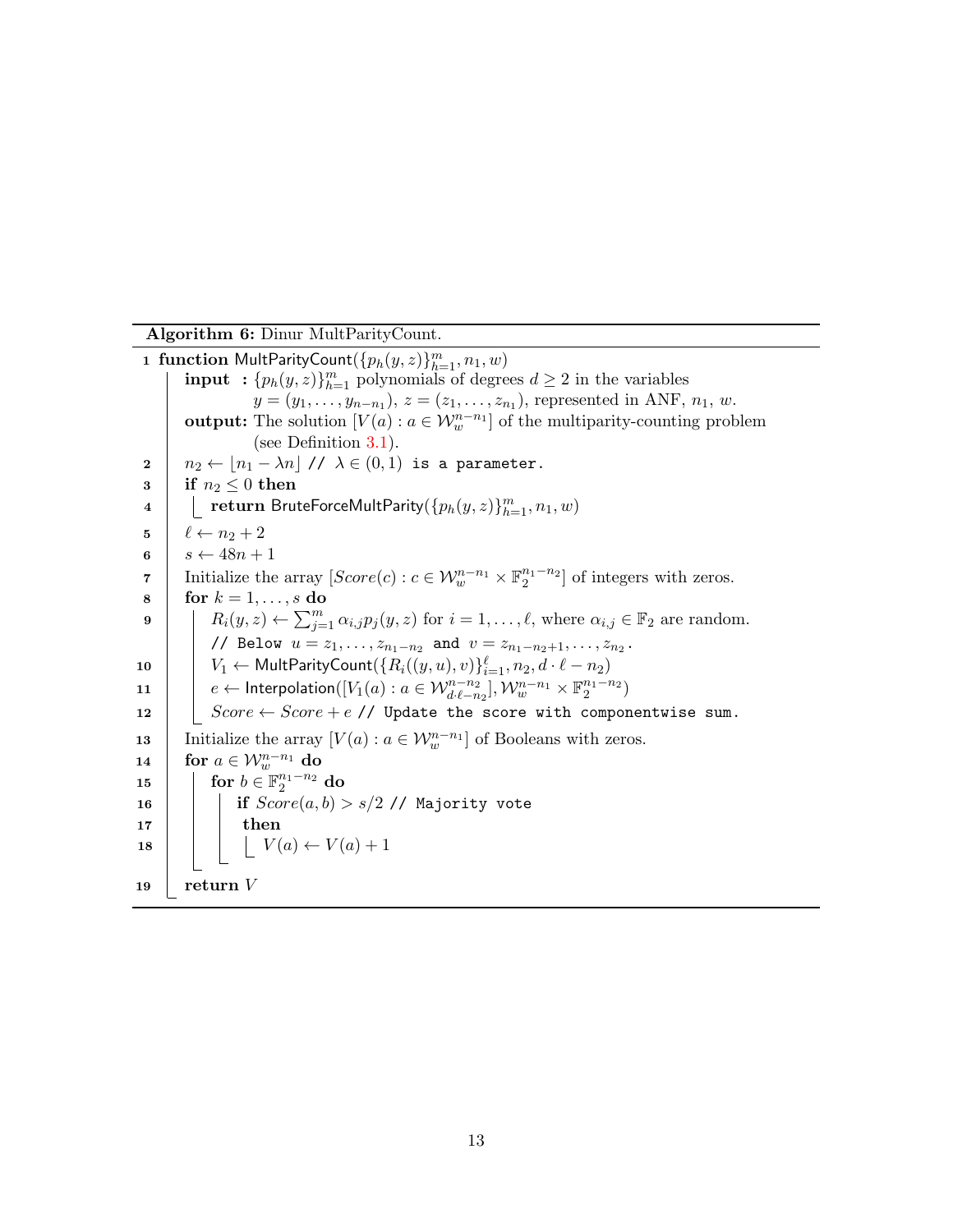Algorithm 7: Dinur ExhaustSolutions.

1 function ExhaustSolutions  $(\{p_h(x)\}_{h=1}^m, n_1)$ **input** :  $p_1, \ldots, p_m \in \mathbb{F}_2[x_1, \ldots, x_n]$  of degree at most d, given by their ANFs,  $n_1$ . **output:** All the solutions to the system  $\{p_h(x) = 0\}_{h=1}^m$ .  $2 \mid r \leftarrow 2n$  $3 \mid \text{for } k = 1, \ldots, r \text{ do}$ 4 | Draw random invertible matrix  $B \in \mathbb{F}_2^{n \times n}$ 5  $\left\{ q_h(v) \right\}_{h=1}^m \leftarrow$  Change of variables  $v = B^{-1}x$  in  $\{p_h(x)\}_{h=1}^m$ . 6 Initialize array  $[M(i, a) : i \in \{0, ..., n_1\}, a \in \mathbb{F}_2^{n-n_1}]$  of Booleans to zeros. // Below  $y = v_1, \ldots, v_{n-n_1}$  and  $z = v_{n-n_1+1}, \ldots, v_n$ .  $\begin{array}{|l|l|} \hline \mathcal{T} & M(0, \cdot) \leftarrow \textsf{MultParityCount}(\{q_h(y, z)\}_{h=1}^m, n_1, n-n_1) \hline \end{array}$ 8 **for**  $i = 1, ..., n_1$  do 9  $M(i, \cdot) \leftarrow$ MultParityCount $(\{q_h(y, z_1, \ldots, z_{i-1}, 0, z_{i+1}, \ldots, z_{n_1})\}_{h=1}^m, n_1-1, n-n_1)$  $\mathbf{10} \quad | \quad \mathbf{for} \; a \in \mathbb{F}_2^{n_1} \; \mathbf{do}$ 11 | | if  $M(0, a) = 1$  then 12 | | |  $sol \leftarrow a$ 13 | | | for  $i = 1, ..., n_1$  do 14 | | | | if  $M(i, a) = 1$  then 15  $\vert \vert \vert$   $\vert$   $\vert$   $\vert$   $\vert$  sol  $\leftarrow$  sol  $\vert \vert 0$  $16$  | | | | else 17  $\begin{array}{|c|c|c|c|c|c|c|c|} \hline \end{array}$  sol  $\begin{array}{|c|c|c|c|c|c|c|c|} \hline \end{array}$  sol  $\begin{array}{|c|c|c|c|c|c|c|} \hline \end{array}$  $\textbf{18} \quad | \quad | \quad \textbf{if} \quad \{p_h(B^{(k)} \cdot sol)=0\}_{h=1}^m \textbf{ then }$  $\begin{array}{|c|c|c|c|}\hline \textbf{19} & & \textbf{19} & \textbf{19} & \textbf{18} & \textbf{18} & \textbf{19} & \textbf{19} & \textbf{19} & \textbf{18} & \textbf{19} & \textbf{19} & \textbf{19} & \textbf{19} & \textbf{18} & \textbf{19} & \textbf{19} & \textbf{19} & \textbf{19} & \textbf{19} & \textbf{19} & \textbf{19} & \textbf{19} & \textbf{19} & \textbf{19} & \textbf{19} & \text$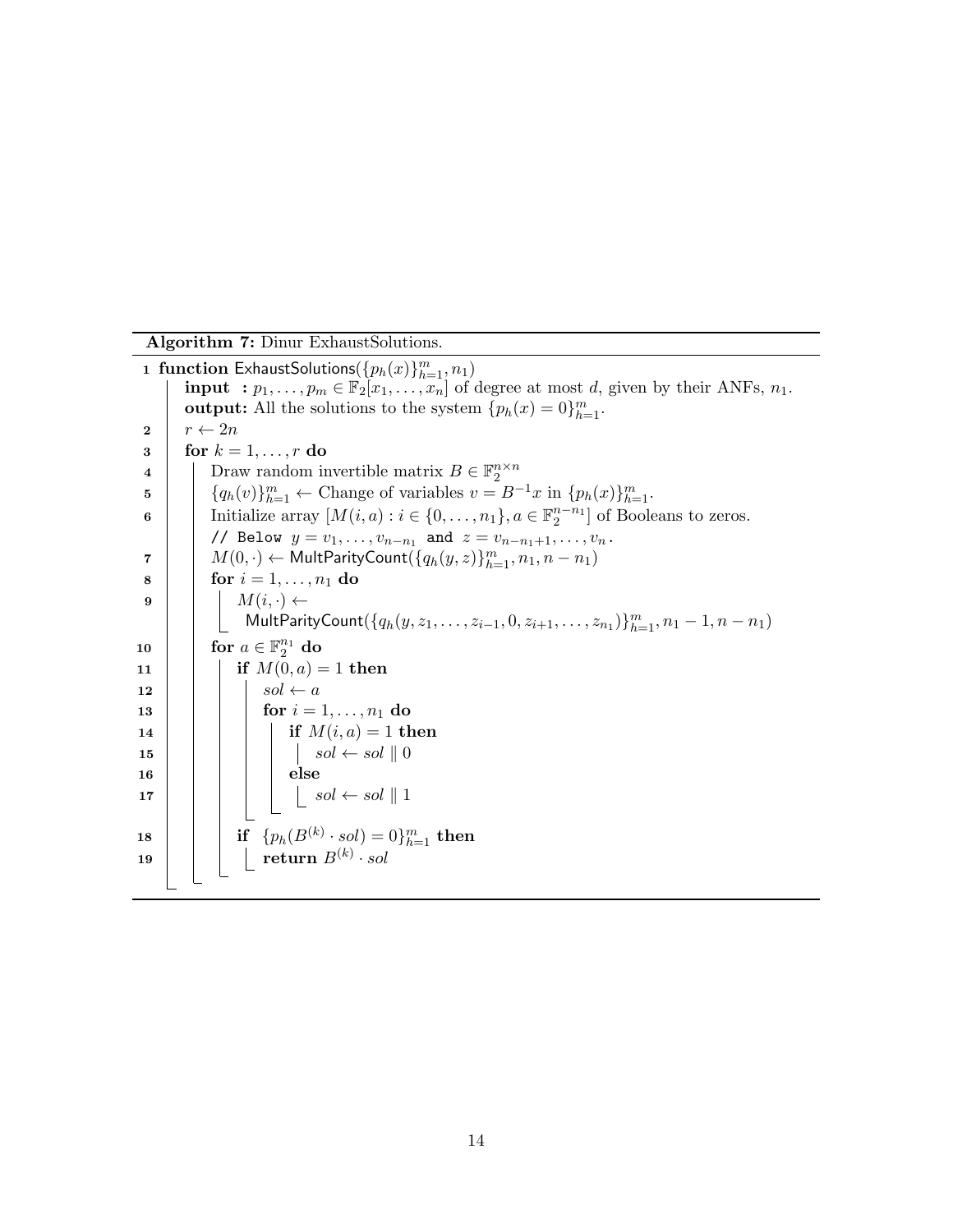$x = (y_1, \ldots, y_{n-n_1}, z_1, \ldots, z_{n_1}).$  Then an additional partition on z is done with another parameter  $n_2 < n_1$  obtaining  $z = (u, v) = (u_1, \ldots, u_{n_1 - n_2}, v_1, \ldots, v_{n_2}).$ 

Considering

$$
G(y, u) = \sum_{c \in \mathbb{F}_2^{n_2}} \tilde{F}(y, u, c) = \sum_{c \in \mathbb{F}_2^{n_2}} \prod_{i=1}^{\ell} (1 + R_i(y, u, c)),
$$

the evaluation of every partial parity

$$
G(a,b) = \sum_{c \in \mathbb{F}_2^{n_2}} \tilde{F}(a,b,c)
$$

for  $a \in \mathbb{F}_2^{n-n_1}$  and  $b \in \mathbb{F}_2^{n_1-n_2}$  is equivalent to a parity counting instance of the system

$$
R_1(a, b, v) = 0, \dots R_{\ell}(a, b, v) = 0,
$$

and we have

$$
\Pr\left[G(a,b) = \sum_{c \in \mathbb{F}_2^{n_2}} F(a,b,c)\right] \ge 1 - 2^{n_2 - \ell},
$$

which is at least  $\frac{3}{4}$  fixing  $\ell = n_2 + 2$ . Since  $\deg(G) \leq d\ell - n_2$  in order to interpolate G it is sufficient to compute its values in  $\mathcal{W}_{d\ell-n_2}^{n-n_2}$ . The main difference from the Björklund et al. parity counting algorithm is in the way that the  $|\mathcal{W}_{d\ell-n_2}^{n-n_2}|$  valuations of G are computed. In Dinur's algorithm all the  $|\mathcal{W}_{d\ell-n_2}^{n-n_2}|$  parity counting instances are performed as a single recursive call of the multiple parity-counting algorithm, where in the nested calls brute force evaluation is used only when the parameter defining the partition becomes less or equal to 0. For a pseudocode of the bruteforce algorithm employed by Dinur see Algorithm 8. The multiple parity-counting algorithm outputs the vector in  $\mathcal{W}_{d\ell-n_2}^{n-n_2}$  whose entries for all

#### Algorithm 8: Dinur BruteforceMultParity.

1 function BruteForceMultParity $(\{p_h(y,z)\}_{h=1}^m, n_1, w)$ **input** :  $\{p_h(y, z)\}_{h=1}^m$  polynomials of degrees  $d \geq 2$  in the variables  $y = (y_1, \ldots, y_{n-n_1}), z = (z_1, \ldots, z_{n_1}),$  represented in ANF,  $n_1, w$ . **output:** The solution  $[V(a) : a \in \mathcal{W}_w^{n-n_1}]$  of the multiparity-counting problem (see Definition 3.1). 2 | Initialize the array  $[e(c): c \in \mathcal{W}_w^{n-n_1} \times \mathbb{F}_2^{n_1}]$  of Booleans with all ones.;  $3 \mid \text{for } k = 1, \ldots, m \text{ do}$  $4\quad \Big|\quad \Big|\quad p^{(k)}\leftarrow {\sf ZetaTransform}({\rm ANF\ of}\ 1+p_k(y,z),{\cal W}_w^{n-n_1}\times\mathbb{F}_2^{n_1})\ \ / \ \ \rho^{(k)}\ \ \text{is\ \ the}$ truth table of  $1+p_j(y,z)$  over  $\mathcal{W}_w^{n-n_1}\times \mathbb{F}_2^{n_1}$ .  $\begin{array}{ll} \texttt{5} & | & e \leftarrow e \land p^{(k)} \text{ // Bitwise AND the evaluation.} \end{array}$  $\quad \ \textbf{6} \quad \left[ \begin{array}{c} \textbf{return} \left[ \sum_{b \in \mathbb{F}_2^{n_1}} F(a, b) : a \in \mathcal{W}_w^{n-n_1} \right] \end{array} \right]$ 

 $(a, b) \in W_{d\ell-n_2}^{n_1-n_2} \times \mathbb{F}_2^{n_1-n_2}$  are the parities  $G(a, b)$  used to interpolate  $G(y, u)$ . Since the multiple parity counting algorithm calls itself with parameter  $n'_2 < n_2$ , the number of variables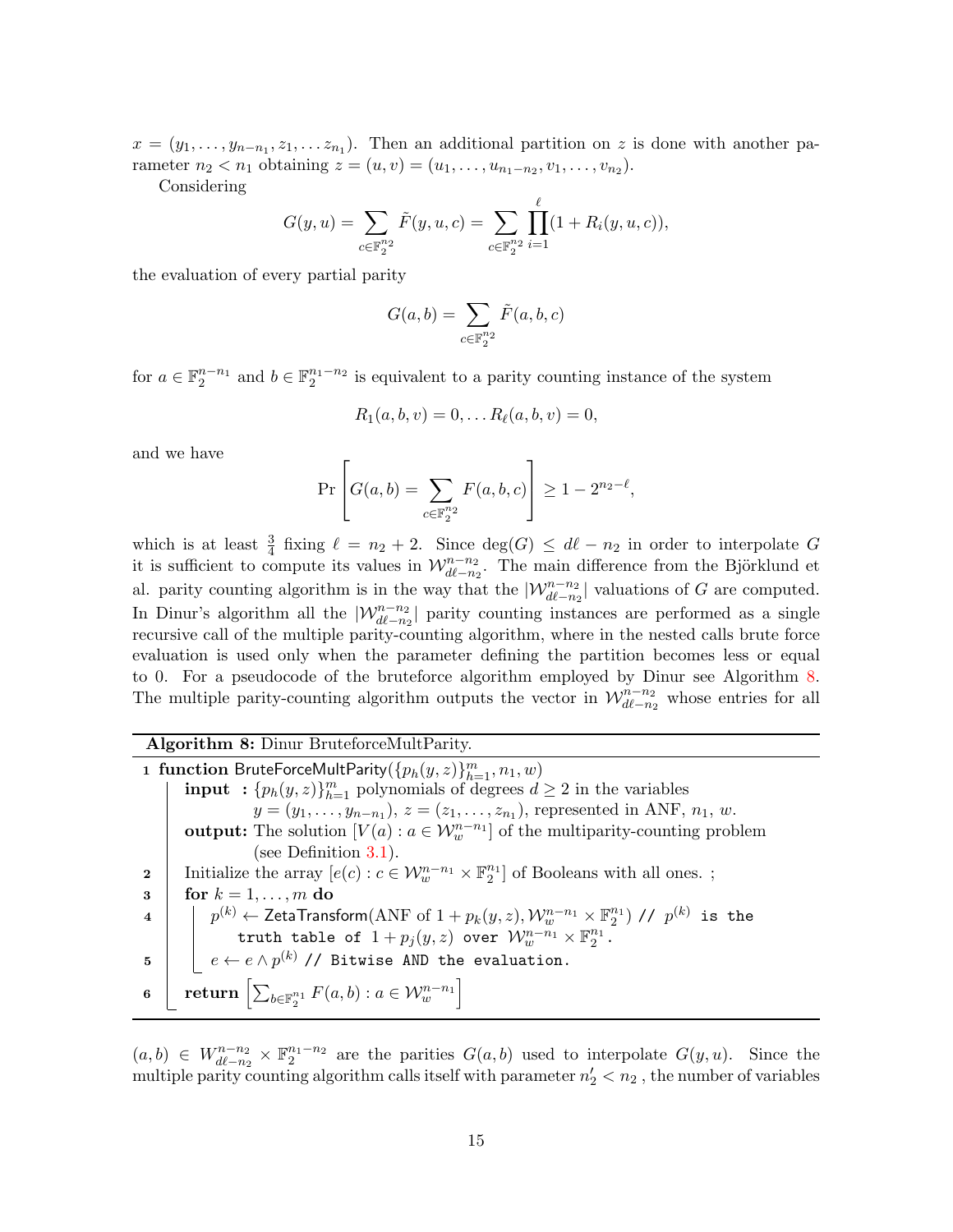over which the polynomials are defined increases with the recursion depth, but their degree  $n'_2(d-1) + 2d$  decreases (since  $d-1 \ge 1$ ). Moreover

$$
\left|\mathcal{W}_{n_2(d-1)+2d}^{n-n_2}\right|>\left|\mathcal{W}_{n_2'(d-1)+2d}^{n-n_2'}\right|
$$

so the new instance is not harder than the original one, ensuring an efficient self–reduction. As stated before, the correct partial parity is obtained with probability at least  $\frac{3}{4}$  and the error correction is performed via scoreboarding and majority vote on the  $s = 48n+1$  approximations given by the polynomials  $\{G_k(y, u)\}_{k=1}^s$  for all  $(a, b) \in \mathcal{W}_w^{n-n_1} \times \mathbb{F}_2^{n_1-n_2}$  in order to obtain the true partial parity and the output vector of partial parities with exponentially small probability of error.

#### 3.4 Dinur's second algorithm

Dinur presented a second algorithm in  $[12]$ , essentially designed for a cryptographic setting, whose complexity estimate can be resumed in the following statement

**Statement 1.** Under some reasonable assumptions, a polynomial system of m degree d equations selected at random in n variables over  $\mathbb{F}_2$  can be solved (up to small constants) with a running time of  $O(n^2 \cdot 2^{0.815n})$  if  $d = 2$  and  $O(n^2 \cdot 2^{(1-1/(2.7d))n})$  if  $d > 2$ .

The basic idea of this algorithm relies on the observation that in order to find a solution to the system  $(1)$  it is sufficient to consider the probabilistic polynomials  $(4)$ , enumerate isolated solutions to the system

$$
R_i(x_1, ..., x_n) = 0, \quad i = 1, ..., \ell, \quad \ell < m
$$
 (12)

because the set of solutions to  $(12)$  is a superset of the solution set of  $(1)$ , then test each isolated solution on (1). In Dinur [12] Proposition 3.1 shows that for a variable partition  $x = (y, z) = (y_1, \ldots, y_{n-n_1}, z_1, \ldots, z_{n_1})$  where  $n_1 = \ell - 1$  and assuming that  $(\sigma, \tau)$  is an isolated solution to  $(1)$  the following inequality holds

$$
Pr[(\sigma, \tau) \text{ is an isolated solution to } (12)] \ge 1 - 2^{n_1 - \ell} = \frac{1}{2}
$$

so assuming that  $(1)$  has an isolated solution this solution is also isolated for  $(12)$  with probability at least  $1/2$ . Another important assumption is needed: the system  $(1)$  must have an isolated solution with high probability. However in a cryptographic setting, given a variable partition  $(y, z)$  grouping a solution to (1) together with  $2^{n_1} - 1$  different assignments, it is reasonable that each such assignment satisfies  $(1)$  with probability  $2^{-m}$ . Thus a solution to (1) is isolated with probability at least  $1 - 2^{n_1 - m}$ , which is very closed to 1, since usually  $m \gg n/5$  and in this algorithm  $n_1$  is chosen such that  $n_1 < n/5$  in order to optimize the complexity. For a pseudocode of Dinur's second algorithm see Algorithm 9 As in previous Dinur's algorithm [13] isolated solutions are recovered bit-by-bit by computing  $n_1 + 1$  sums, but enumerating isolated solutions of  $(12)$  rather than the ones of  $(1)$ . Exploiting the low degree  $d_{\tilde{F}}$  of the polynomial (5) the algorithm interpolates

$$
U_0(y) = \sum_{b \in \mathbb{F}_2^{n_1}} \widetilde{F}(y, b) \text{ and } U_i(y) = \sum_{b \in \mathbb{F}_2^{n_1 - 1}} \widetilde{F}_{|b_i = 0}(y, b) \text{ for } i = 1, ..., n_1,
$$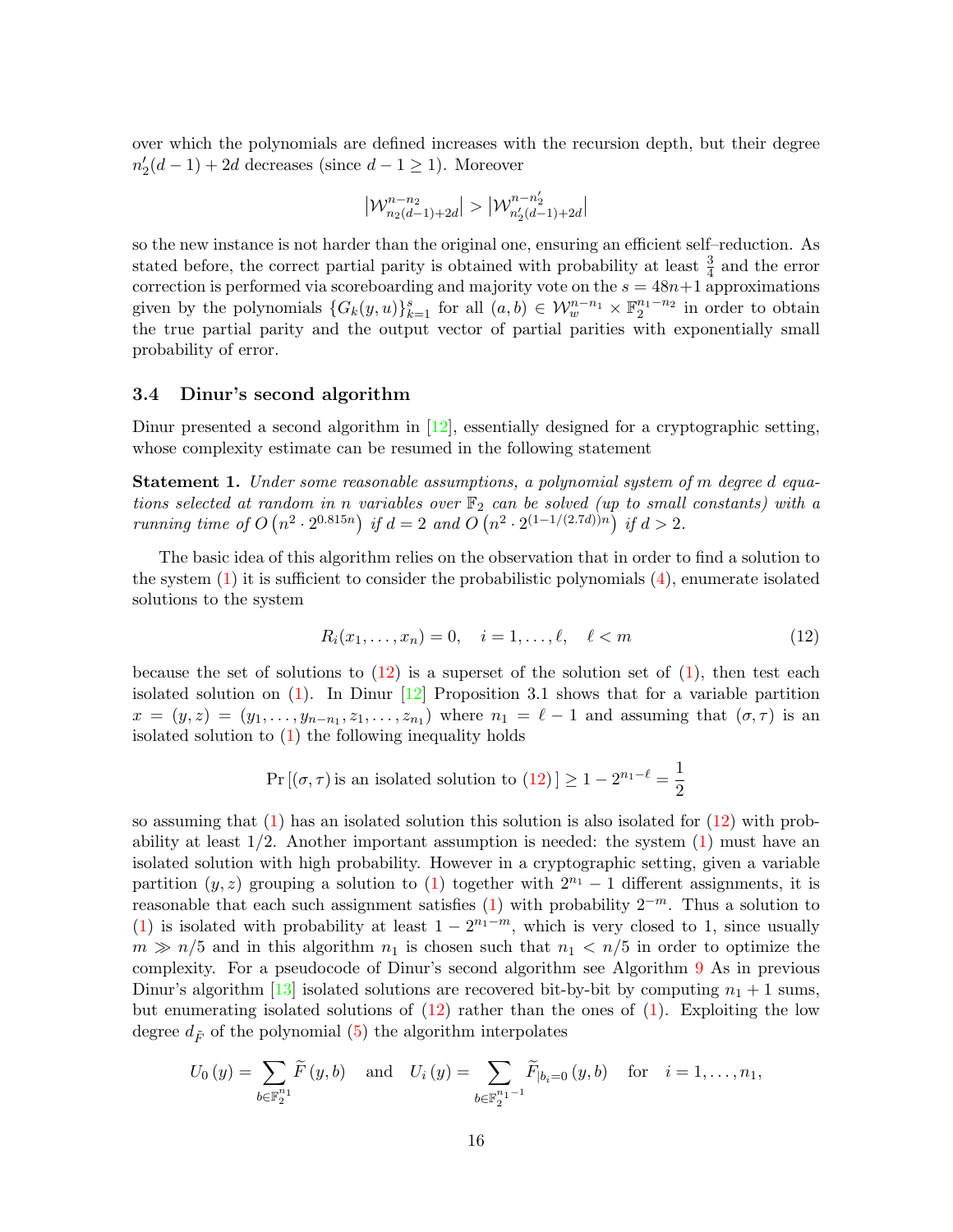Algorithm 9: Dinur Solve.

1 function  $\mathsf{Solve}(\{p_h(x)\}_{h=1}^m, N)$ **input** :  $\{p_h(x)\}_{h=1}^m$  polynomials of degrees  $d \geq 2$  in the variables  $x = (x_1, \ldots, x_n)$ , represented in ANF, N maximum number of tries. **output:** A solution to the system  ${p_h(x) = 0}_{h=1}^m$  or Failure if after N tries nothing has been found. 2 | Parameters:  $n_1, d_{\tilde{F}}$ **3** Initialization:  $\ell \leftarrow n_1 + 1, w \leftarrow d_{\tilde{F}}$  $4 \mid \; PotSolsList \leftarrow NewList() \; \textit{//} \; PotSolsList \; \texttt{is an} \; \; N \times 2^{n-n_1} \times \ell$ multidimensional array: for  $k = 0, ..., N - 1$   $PotSolsList[k]$  is a  $2^{n-n_1} \times \ell$  matrix storing the values of  $CurPotSols$  where for  $i=0,\ldots,2^{n-n_1}-1$ ,  $CurPotSols[i]=(U_0(a^{(i)}),\ldots,U_{n_1}(a^{(i)}))$  and  $a^{(i)}$  is the *i*-th element of  $\mathbb{F}_2^{n-n_1}$  according to a predefinite order  $5 \mid c \leftarrow 0, k \leftarrow 0$ 6 while  $c = 0 \wedge k \leq N - 1$  do  $\tau$  | Draw a uniformly random matrix  $\left[\alpha_{i,j}^{(k)}\right] \in \mathbb{F}_2^{\ell \times m}$  of full rank  $\ell$  and compute  ${R_i^{(k)}}$  $\sum_{j=1}^{(k)}(x) = \sum_{j=1}^{m} \alpha_{i,j}^{(k)} p_j(x) \}_{i=1}^{\ell}$  $\begin{array}{c|c} \mathbf{8} & \begin{array}{|c} & \end{array} & \text{CurPotSols} \leftarrow \textsf{OutputPotSols}(\{R_i^{(k)}\} \end{array}$  $\{^{(k)}_i(x)\}_{i=1}^{\ell}, n_1, w$ 9 | |  $PotSolsList[k] \leftarrow CurPotSols$ 10 if  $k \neq 0$  then 11  $\vert \vert \vert i \leftarrow 0$  $\begin{array}{|c|c|c|}\hline \textbf{12} & & \textbf{while } c=0 \wedge i\leq 2^{n-n_1}-1 \textbf{ do} \ \hline \end{array}$ 13 if  $CurPotSols[i][0] = 1$  // test if  $CurPotSols[i]$  is valid  $14$  then // if  $CurPotSols[i]$  has been otput before test if  $sol = a^{(i)}||CurPotSols[i]$  is a solution to the original system 15 | | | | for  $k_1 = 0, \ldots, k-1$  do 16 | | | | if  $CurPotSols[i] = PotSolsList[k_1][i]$  then 17  $\vert$   $\vert$   $\vert$   $\vert$   $\vert$   $\vert$  sol  $\leftarrow$  a<sup>(i)</sup> $\vert$  $CurPotSols[i]$  $\texttt{ is } \hspace{.1cm} | \hspace{.16cm} \textbf{ if } \{p_j(sol)=0\}_{j=1}^m \textbf{ then }$ 19 c ← c + 1 20 return sol  $21$  | | | | | else  $22$  | | | | | | | break // continue with next i 23 | | |  $i \leftarrow i+1$ 24  $\vert k \leftarrow k + 1$ 25 if  $c=0$  then 26 **print** Failure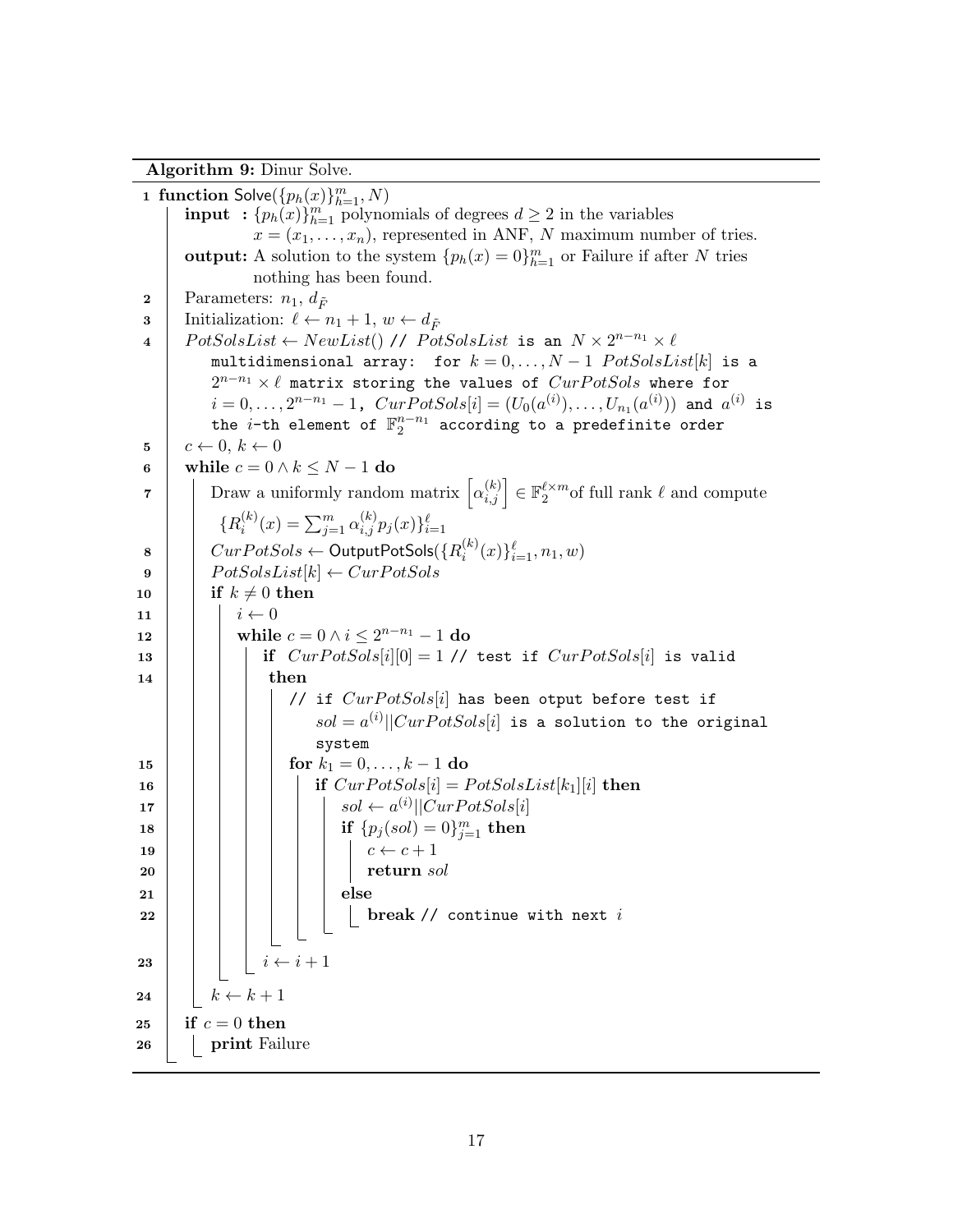where for an isolated solution  $(\sigma, \tau)$ 

$$
U_0(\sigma) = 1
$$
,  $U_i(\sigma) = \tau_i + 1$  for  $i = 1, ..., n_1$ ,

and then evaluates  $\{U_i(y)\}_{i=0}^{n_1}$  on all  $a \in \mathbb{F}_2^{n-n_1}$  to recover isolated solutions. For a pseudocode of the algorithm that outputs the potential isolated solutions see Algorithm 10. Thanks to Proposition 3.3 Dinur  $[12]$  shows that these interpolations can be optimized considering the solutions to (12) in the set  $\mathcal{W}_{d_{\tilde{F}}-n_1+1}^{n-n_1} \times \mathbb{F}_2^{n_1}$ , using, in order to find these solutions, the exhaustive search algorithm of Bouillaguet et al. [8]. For a pseudocode of this interpolation procedure see Algorithm 11. Therefore the computation of the sums  $\Sigma$  $\widetilde{\mathrm{deg}^n_2}^1$  $F(a, b)$  is only

needed, instead of evaluating the sums  $\Sigma$  $\bar{b \in \mathbb{F}_2^{n_1}}$  $F(a, b)$  which are too expensive to compute

directly due to the high degree of  $F$ . In the previous algorithms of Björklund et al. [7] and Dinur [13], such sums are computed by majority voting across  $48n + 1$  evaluations of different polynomials, a method which is no more used here, reducing the complexity of the algorithm by a factor of  $\Omega(n)$ . Once that an isolated solution to (12) is found it has to be tested to control if it is a solution to (1). However, these tests make expensive evaluations of polynomials, which generally require about  $|\mathcal{W}_d^n|$  bit operations. This may give rise to a large overhead, in particular for  $d > 2$ . Thus, to avoid this, the algorithm is repeated a certain small number of times. In each of its iterations different sets of independent probabilistic polynomials (4) are used and only the candidate solutions that are output more than once are tested, under the assumption, based on the randomness assumptions about the input system, that it is unlikely for an incorrect candidate solution to be suggested more than once.

# 4 Implementation

The last two authors wrote an implementation in C of the probabilistic algorithms [29]. The implementation is self-contained, depending only on the C standard library. Its core modules are:

- qpoly.c, qsyst.c, which implement the data structures and the basic functions for quadratic polynomial systems.
- bfunc.c, which implements the basic algorithms for Boolean functions. In particular, Yates's algorithm for the zeta transform. This module stores each Boolean functions in n variables as an array of  $2<sup>n</sup>$  bits, which represents either its truth table or its ANF.
- rbfunc.c, which implements the basic algorithms for Boolean functions supported on values with small Hamming weight. This module stores each Boolean function with support in  $\mathcal{W}_d^n$ , respectively each ANF in n variables and degree at most d, as an array of  $|\mathcal{W}_d^n|$  bits. It also contains the code to perform the polynomial operations needed in Lokshtanov et al.'s algorithm.

The remaning modules implement the probabilistic algorithms. More details are provided in the comments of the source code.

Although we did not focus very much on optimizations, we tried to take advantage of the binary architecture of the processor. For instance, the elements of  $\mathbb{F}_2^n$  are stored as 64-bits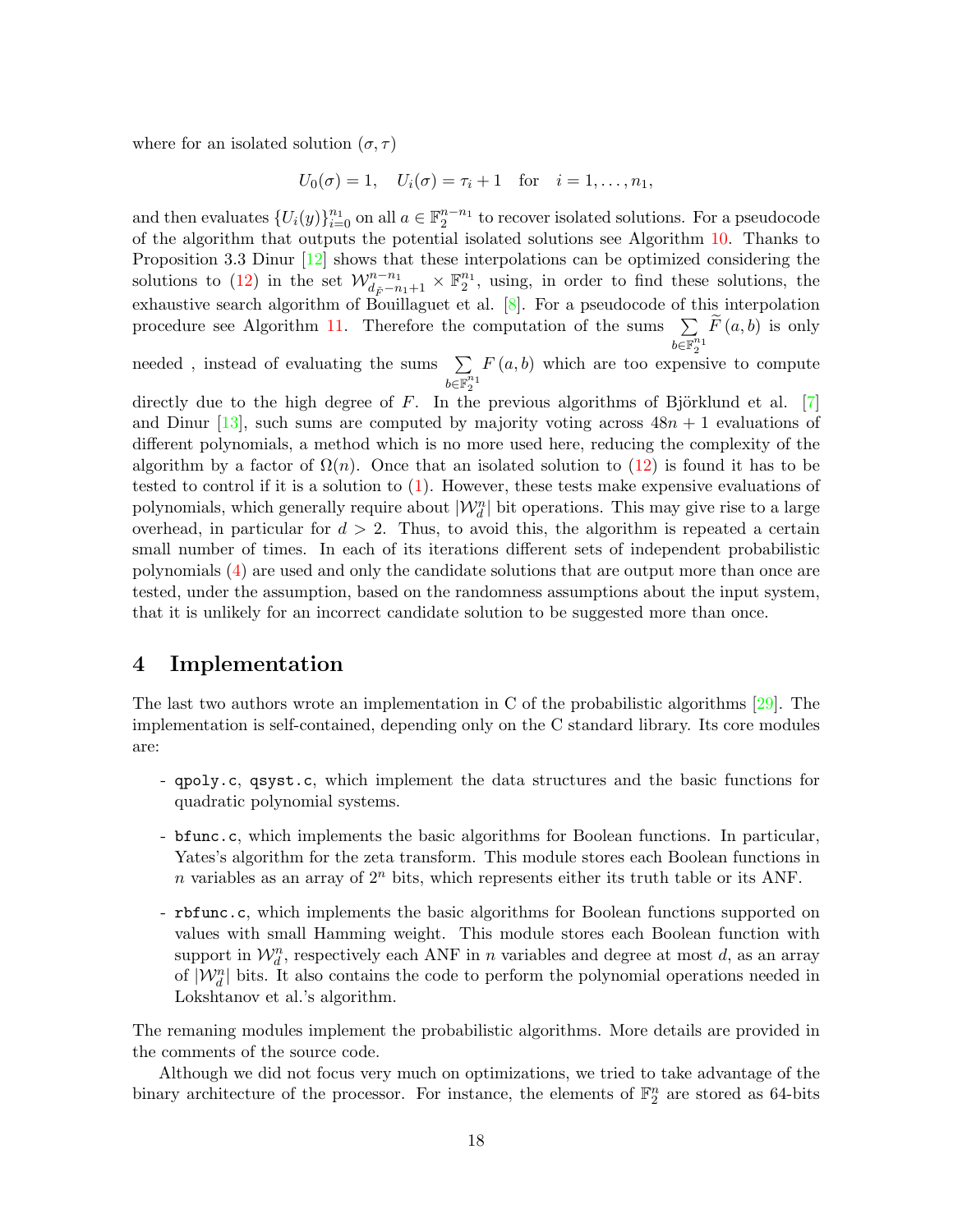Algorithm 10: Dinur OutputPotSols.

1 function OutputPotSols $(\{R_i(x)\}_{i=1}^{\ell}, n_1, w)$ **input** :  ${R_i(x)}_{i=1}^{\ell}$  probabilistic polynomials of degrees  $d \geq 2$  in the variables  $x = (x_1, \ldots, x_n)$ , represented in ANF,  $n_1, w$ . output: A  $2^{n-n_1} \times \ell$  matrix  $Out$  where  $Out[i] = (U_0(a^{(i)}), \ldots, U_{n_1}(a^{(i)}))$  and  $a^{(i)}$ is the *i*-th element of  $\mathbb{F}_2^{n-n_1}$  according to a predefinite order. 2 Do a partition of the variables:  $x = (y, z) = (y_1, \ldots, y_{n-n_1}, z_1, \ldots, z_{n_1})$  $\begin{array}{ll} \mathbf{3} & \left( V,ZV \right) \leftarrow \mathsf{ComputeUV} \mathsf{values}(\{ R_i(y,z) \}_{i=1}^\ell, n_1,w) \text{ // } V \in \mathbb{F}_2^{|\mathcal{W}_w^{n-n_1}|} \end{array} \right)$  $\frac{1}{2}$  is the truth table of  $U_0(y)$  over  $\mathcal{W}_w^{n-n_1}$  and  $ZV\in \mathbb{F}_2^{n_1\times |\mathcal{W}_{w+1}^{n-n_1}|}$  $\frac{n_1}{2}$ <sup>2</sup>  $\cdots$ <sub>w+1</sub>  $\cdots$  is a matrix whose  $i$ --th row is the truth table of  $U_i(y)$  over  $\mathcal{W}^{n-n_1}_{w+1}$  $4\quad \left[ \quad u^{(0)}\leftarrow \textsf{Interpolation}(V,\mathbb{F}_2^{n-n_1}) \right]$ 5 **for**  $i = 1, ..., n_1$  do  $\begin{array}{|l|}\textbf{6}}&\begin{array}{|c|}\end{array} & \begin{array}{|c|}\end{array} & u_i\leftarrow \textsf{Interpolation}(ZV[i],\mathbb{F}_2^{n-n_1})\end{array}$ //  $u^{(i)} \in \mathbb{F}_2^{n-n_1}$  stores the coefficents of  $U_i(y)$  in ANF obtained via interpolation  $7\,$   $\mid$   $\, \, Evals \leftarrow 0$  //  $\, \, Evals$  is a  $\, n_{1} + 1 \times 2^{n-n_{1}}$  matrix initialized to  $0$  such that  $Evals[i][j] = U_i(a^{(j)})$  where  $a^{(j)}$  is the j--th element of  $\mathbb{F}_2^{n-n_1}$ according to a predefinite order 8 **for**  $i = 0, ..., n_1$  do  $9$   $\quad$   $\mid$   $\mid$   $Evals[i] \leftarrow$  ZetaTransform $(u^{(i)})$ // evaluate the truth table of  $U_i(y)$ over  $\mathbb{F}_2^{n-n_1}$ 10  $\Big|$   $Out \leftarrow$  0// initialize the output matrix  $Out \in \mathbb{F}_2^{2^{n-n_1} \times n_1 + 1}$  to  $0$ 11  $\int$  for  $j = 0, \ldots 2^{n-n_1} - 1$  do  $\mathtt{12}$   $\begin{array}{|c|c|c|c|c|c|} \hline \mathtt{if} \; Evals[0][j]=1 \; \texttt{\textit{1}}/ \texttt{check} \; \mathtt{if} \; \; U_0(a^{(j)})=1, \; \mathtt{i}.\; \mathtt{e}.\,, \; \mathtt{if} \; \; a^{(j)} \; \texttt{could be} \end{array}$ part of a potential solution  $13$  then 14  $\vert$   $\vert$   $Out[j][0] \leftarrow 1$ 15 | |  $\text{for } i = 1, ..., n_1 \text{ do}$ 16  $\vert$   $\vert$   $\vert$   $\vert$   $Out[j][i] \leftarrow Evals[i][j] + 1$  // copy potential solution by flipping evaluation bit, since for a potential solution  $(a^{(j)},b)$  we have  $Evals[i][j] = U_i(a^{(j)}) = b_i + 1$  $17$  return Out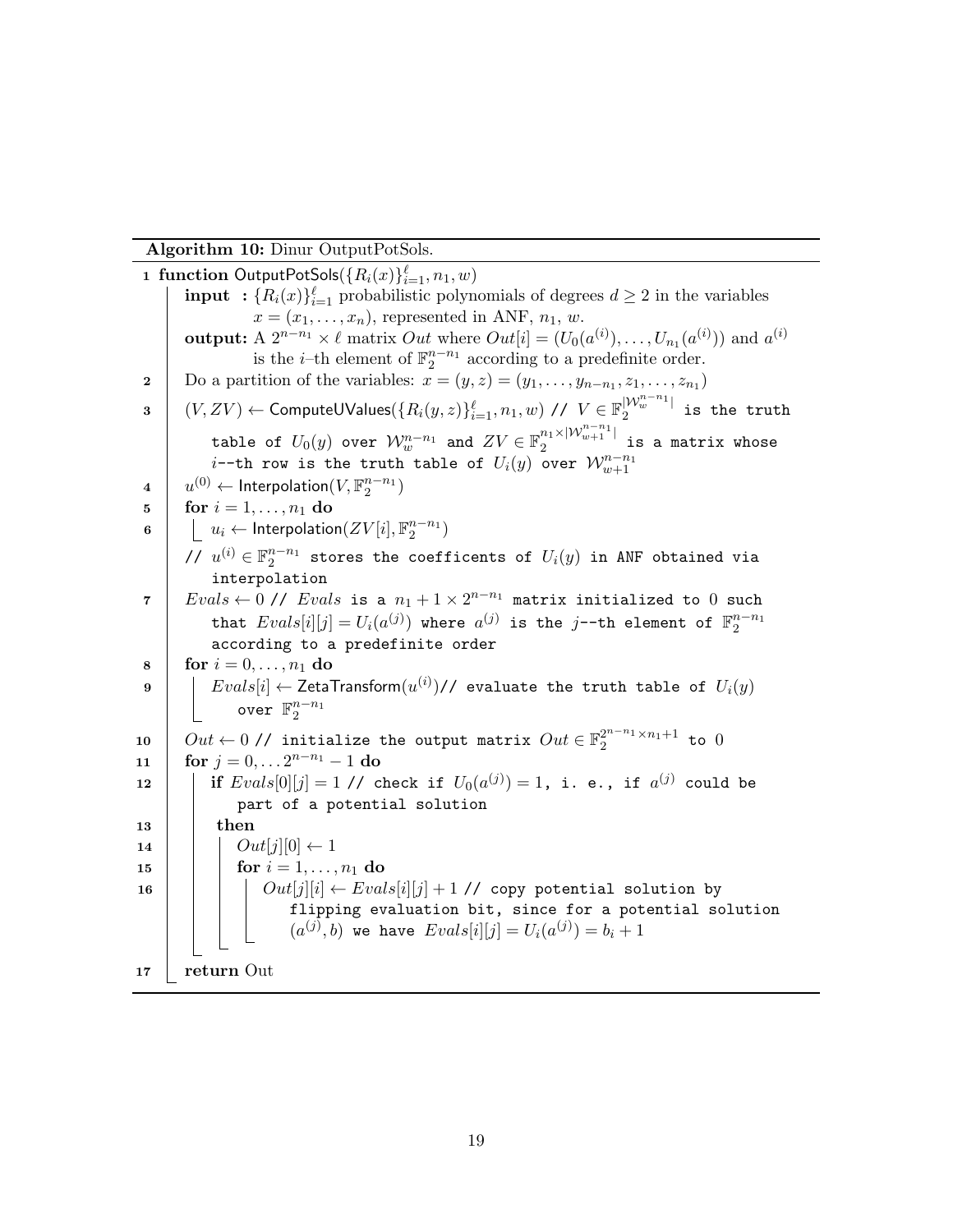Algorithm 11: DinurComputeUValues

1 function ComputeUValues $(\{R_i(y,z)\}_{i=1}^{\ell},n_1,w)$ **input** :  ${R_i(y, z)}_{i=1}^{\ell}$  probabilistic polynomials of degrees  $d \geq 2$  in the variables  $(y, z) = (y_1, \ldots, y_{n-n_1}, z_1, \ldots, z_{n_1}),$  represented in ANF,  $n_1, w$ .  $\textbf{output:}~V\in \mathbb{F}_2^{|\mathcal{W}^{n-n_1}_w|}$  $|{\mathcal W}^{n-n_1}_w|$  the truth table of  $U_0(y)$  over  ${\mathcal W}^{n-n_1}_w$  and  $ZV\in {\mathbb F}_2^{n_1\times |{\mathcal W}^{n-n_1}_{w+1}|}$ 2 a matrix whose *i*-th row is the truth table of  $U_i(y)$  over  $\mathcal{W}_{w+1}^{n-n_1}$ .  $2 \quad \Big| \quad Sols \leftarrow \textsf{BruteForceSystem}(\{R_i(y,z)\}_{i=1}^{\ell}, n-n_1, w+1) \textit{ // } \textit{Sols} \text{ is a } \textit{L} \times n$ matrix such that the *i*-th row  $Sol[i]$  stores the *i*-th solution to the system  $\{R_i(y, z) = 0\}_{i=1}^{\ell}$  found with bruteforce on  $\mathcal{W}^{n-n_1}_{w+1} \times \mathbb{F}^{n_1}_2$ , supposing that this system has  $L$  solutions 3  $V \leftarrow 0, ZV \leftarrow 0$  // initializaton of the truth tables for all the  $U_i(y)$ ,  $i = 0, \ldots, n_1$ 4 for  $i = 1, \ldots, L$  do 5  $| \quad a \leftarrow Sols[i][1, \ldots, n-n_1]$ 6 b ← Sols[i][ $n - n_1 + 1, ..., n$ ] //  $(y, z) = (a, b)$  is the *i*--th solution  $7$  if  $|a| \leq w$  // values of the Hamming weight  $|a|$  exceeding w do not contribute to  $U_0(y)$  $8$  then  $9$   $\vert$   $\vert$   $\vert$   $j \leftarrow$   $\textsf{IndexOf}(a, n-n_1, w)$  // get the index of  $a$  in  $\mathcal{W}_w^{n-n_1}$  according to a predefinite ordering 10  $|V[j] \leftarrow V[j] + 1 \mod 2$ 11 | for  $k = 1, ..., n_1$  do 12 **if**  $b_k = 0$  then 13 | | |  $j \leftarrow \textsf{IndexOf}(a, n - n_1, w + 1)$ 14  $|$   $|$   $|$   $ZV[k][j] \leftarrow ZV[k][j] + 1 \mod 2$ 15 | return  $(V, ZV)$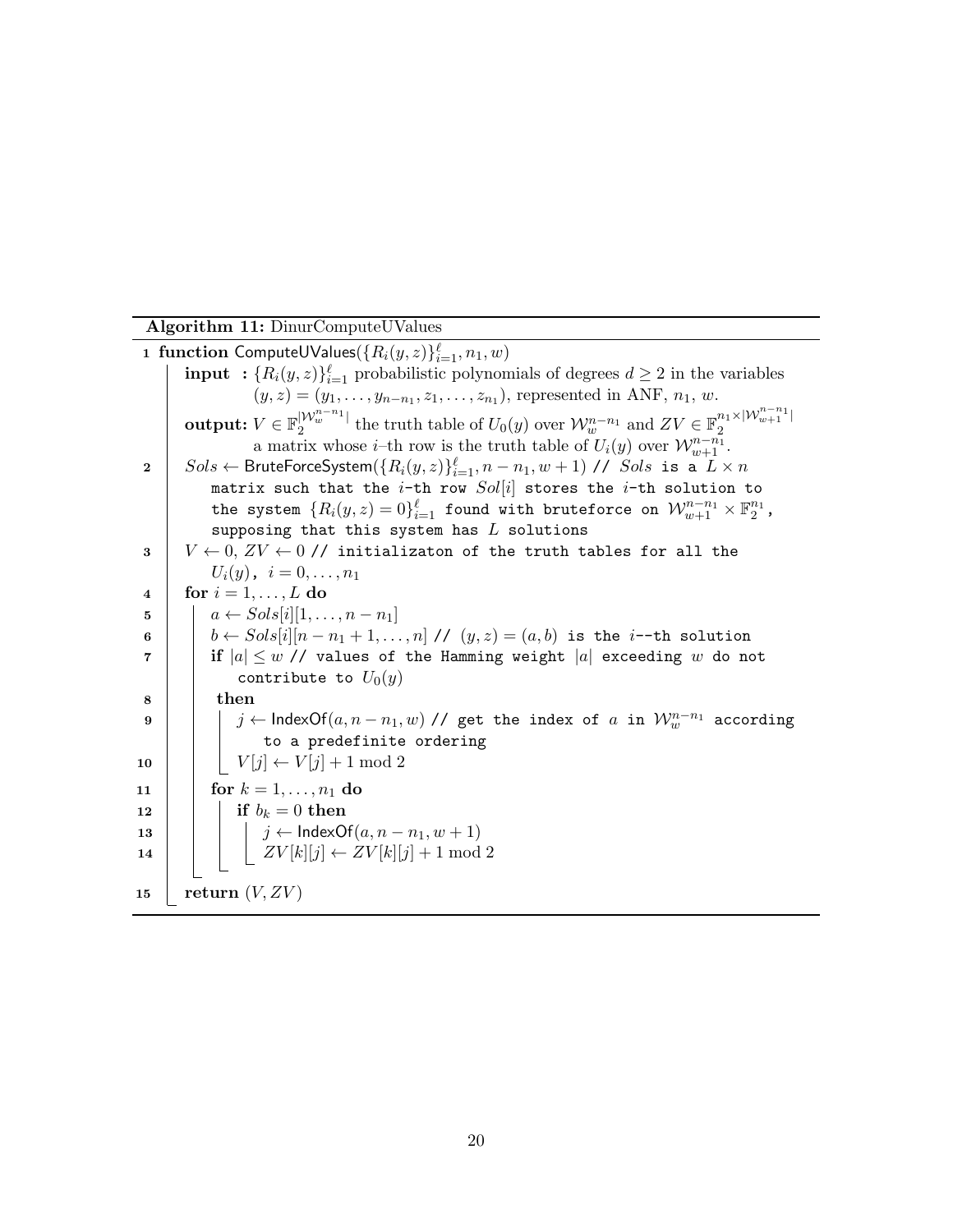machine words (under the assumption  $n \leq 64$ ) and, when possible, operations between them are performed using machine words instructions (bitwise xor, or, and, shift, popcount...). In principle, this reduces the complexity by a factor of  $n$ . In particular, we used Gosper's algorithm [4, Item 175] to loop efficiently through the elements of  $\mathcal{W}_w^n$  by using only few instructions.

As source of randomness, which is essential to all the probabilistic algorithms, we found that using the pseudorandom generator of the C standard library (linear feedback shift register) is enough.

We remark that implementing these probabilistic algorithms presents a difficulty due to their probabilistic nature. Precisely, while, for example, in an implementation of an algorithm for Gröbner basis computation, one can run the implementation and check that at every step the computation is consistent; For these probabilistic algorithms one cannot do the same, since each step has a certain amount of randomness, and only at the end of the computation the theory ensures that the probability of error is sufficiently small.

# 5 Experimental results

In this section, we illustrate our experimental results about the practical complexities of the probabilistic algorithms. We decided to measure the practical complexity in terms of the number of clock cycles taken by the algorithms. Of course, other choices are possible. For example, measuring the time of execution. Nevertheless, different choices give results that are essentially proportional to each other and do not change our general conclusions, since we are mostly interested in the growth rate of the practical complexity.

In all our experiments, we randomly generated square  $(m = n, \text{ that is, same number of})$ equations and variables) quadratic systems that have a unique solution. We did so because if  $P$  is a system having at most one solution, then determining the consistency of  $P$  is equivalent to determining the parity of the number of solutions of P. So that, in this particular case, the subroutine Decisional used in the algorithm Search (3) can be replaced by one of the three algorithms LPTWY (4), BKW (5), and MultParityCount  $(6)^{1}$ . We call the resulting algorithms Search-LPTWY, Search-BKW, and Search-Dinur1.

All these algorithms use an internal loop of size  $s$ , which is chosen high enough to guarantee an overwhelming probability of success in n. For LPTWY it is set  $s = 100n$ , while for BKW and MultParityCount the choice is  $s = 48n + 1$ . In practice, we can significantly reduce this value and keep a reasonably high probability of success in the algorithms Search-LPTWY, Search-BKW, and Search-Dinur1. For a given n and several values of s, we estimated the probability of success of the algorithms Search-LPTWY, Search-BKW, and Search-Dinur1 on solving a square system of size  $n$  with  $s$  internal repetitions. In each case, we ran 100 samples to estimate such a probability<sup>2</sup>. Based on these estimations, we approximate the minimum value  $s_{min}$  of s such that Search effectively finds a solution with probability greater than 2/3, see Table 1. Overall, for Search-BKW and Search-Dinur1 we have  $s_{min} \approx 3n$ , while for Search-LPTWY this number grows roughly as  $6n$ . In practice, the choice of only  $s_{min}$ internal repetitions represents a speed up by a factor of 15 for each algorithm, with at least

 $1$ To compute the parity of P with MultParityCount, we find the parity of the output of MultParityCount.

<sup>&</sup>lt;sup>2</sup>Except in LPTWY with  $n = 16, 17$  where we ran 20 iterations because each of them takes a considerable amount of time.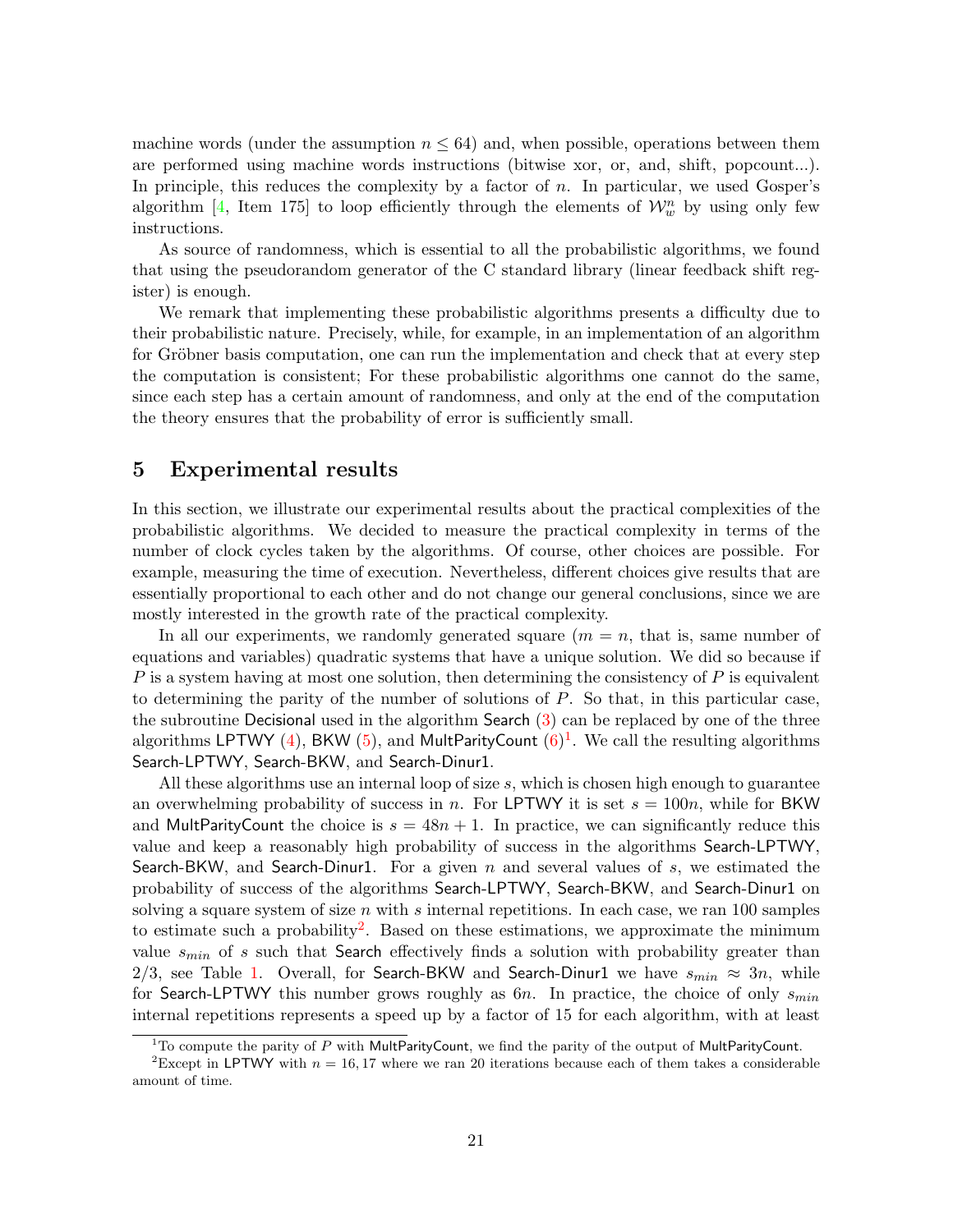| $\, n$        |              |  |  | 6 7 8 9 10 11 12 13 14 15 16 17     |  |  |    |
|---------------|--------------|--|--|-------------------------------------|--|--|----|
| I PTWY        |              |  |  | 31 31 41 51 51 61 61 61 61 71 81 81 |  |  |    |
| <b>BKW</b>    | $\mathbf{1}$ |  |  | 11 25 25 25 31 35 35 35 41 41 41    |  |  |    |
| Dinur1        | $\mathbf{1}$ |  |  | 1 15 25 25 31 35 35 41 41 41        |  |  | 45 |
| $n_{\rm c}$   | 18           |  |  | 19 20 21 22 23 24 25                |  |  |    |
| <b>BKW</b>    |              |  |  | 45 45 51 51 51 55 55 61             |  |  |    |
| $1)$ inur $1$ |              |  |  | 51 61 61 65 65 71 71 75             |  |  |    |

Table 1: Estimation of  $s_{min}$ .

a probability of 2/3 of finding a solution.

In Figure 1, we compare the practical complexities of the algorithms Search-LPTWY, Search-BKW, Search-Dinur1, Dinur2, and Bruteforce. For each of them, we measure the number of clock cycles needed to solve a square system with a unique solution. For Search-LPTWY, Search-BKW, Search-Dinur1, we use the parameters suggested in the original papers with the exception of s, for which we used  $s_{min}$ , see Table 1. For Dinur2 we set  $n_1 = \lfloor (1/5.4)n \rfloor$  satisfying the required  $n_1 \approx (1/5.4)n$ , so that Dinur2 has complexity  $\mathcal{O}(n^2 2^{0.815n})$  bit operations [12, Sec. 4]. For this configuration, we obtained that Dinur2 succeeds at finding a solution with probability greater than 0.9 for every  $6 \le n \le 20$ .



Figure 1: Clock-cycles of the probabilistic algorithms and Bruteforce on randomly generated square quadratic systems over  $\mathbb{F}_2$  with a unique solution.

From the data of Figure 1, we estimate the growth rates of the practical complexities of all probabilistic algorithms considered in this paper. The results are shown in Table 2. To have a more precise complexity estimation, we only use the data coming from  $14 \le n \le n_{max}$ , where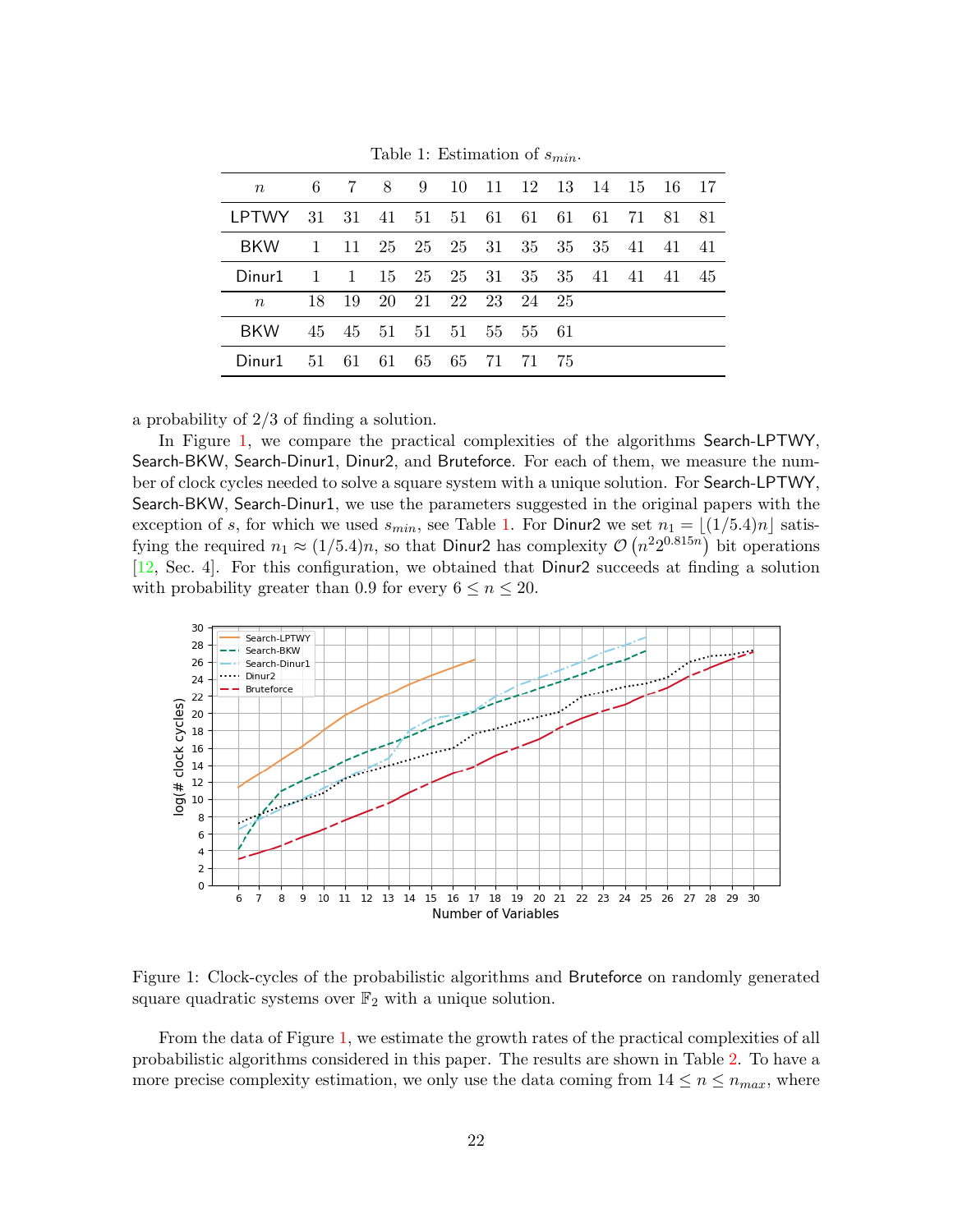| Algorithm          | $n_{max}$ | Experimental<br>$(14 \leq n \leq n_{max})$ | Theoretical<br>$(n \to \infty)$ |
|--------------------|-----------|--------------------------------------------|---------------------------------|
| Search-LPTWY       | 17        | 20.912                                     | 20.876                          |
|                    |           |                                            |                                 |
| Search-BKW         | 25        | 20.876                                     | 20.804                          |
| Search-Dinur1      | 25        | 20.971                                     | 20.694                          |
| Dinur <sub>2</sub> | 30        | 20.818                                     | 20.815                          |
| <b>Bruteforce</b>  | 30        | 21.022                                     | $2^{1}$                         |

Table 2: Growth rate of the practical complexity of solving a square quadratic system with at most one solution. In the case of Search-LPTWY, Search-BKW, Search-Dinur1, it means with probability of success greater than 2/3.

 $n_{max}$  is the maximum value of n that we were able to test. We find that already for  $n \geq 14$ the probabilistic algorithms are catching up with brute force, meaning that, as the number of variables increases by 1, the practical complexity of these algorithms increase by a factor less than 2, while the practical complexity of brute force doubles. Assuming (pessimistically) that the practical complexity of all the algorithms keep increasing by the factor shown in Table 2, we get that (our implementation of) brute force is outperformed by LPTWY for  $n \geq 129$ , Dinur1 for  $n \ge 132$ , BKW for  $n \ge 60$ , and by Dinur2 for  $n \ge 33$ .

We remark that the growth rate of the practical complexity of Dinur2 is very close to its theoretical value as  $n \to +\infty$ , thus confirming Dinur's estimate. The growth rates of the practical complexities of the other algorithms are slightly bigger than their corresponding theoretical values. We think that this is due to the polynomial factors that are ignored in the asymptotic analysis of such algorithms (and in fact hidden by the notation  $O^*$ ).

We also measured the memory used by the algorithms Search-BKW, Search-Dinur1, and Dinur2 to solve random square quadratic systems for  $n = 18, \ldots, 30$  (for  $n \le 17$ , our implementation always uses about 2MB for default memory allocations), and compared it with the theoretical values of  $s \cdot 2^{n-n_1}$ ,  $s \cdot 2^{n-n_2}$ , and  $4n_1 \cdot 2^{n-n_1}$  bits, respectively. See Figure 2.

### 6 Conclusions and future works

Algorithms for solving Boolean polynomial systems are of essential importance in both pure and applied mathematics, and it is still unclear what is the best computational complexity that they can achieve. In fact, the computational complexities of many such algorithms are determined only under restrictive hypotheses and/or for the average case.

Lokshtanov et al. [22] were the first to exhibit an asymptotically lower time complexity than brute-force, by introducing a probabilistic algorithm that, in the worse case, solves a square polynomial system in time  $O^*(2^{\delta n})$ , for some  $\delta \in (0,1)$  depending on the degree of the system, without relying on any unproved hypothesis. Their result was improved by Björklund et al.  $[7]$  and Dinur  $[12, 13]$ , who devised probabilistic algorithms with a smaller factor  $\delta$  at the exponent.

In this paper, we survey the theory behind these probabilistic algorithms, which is based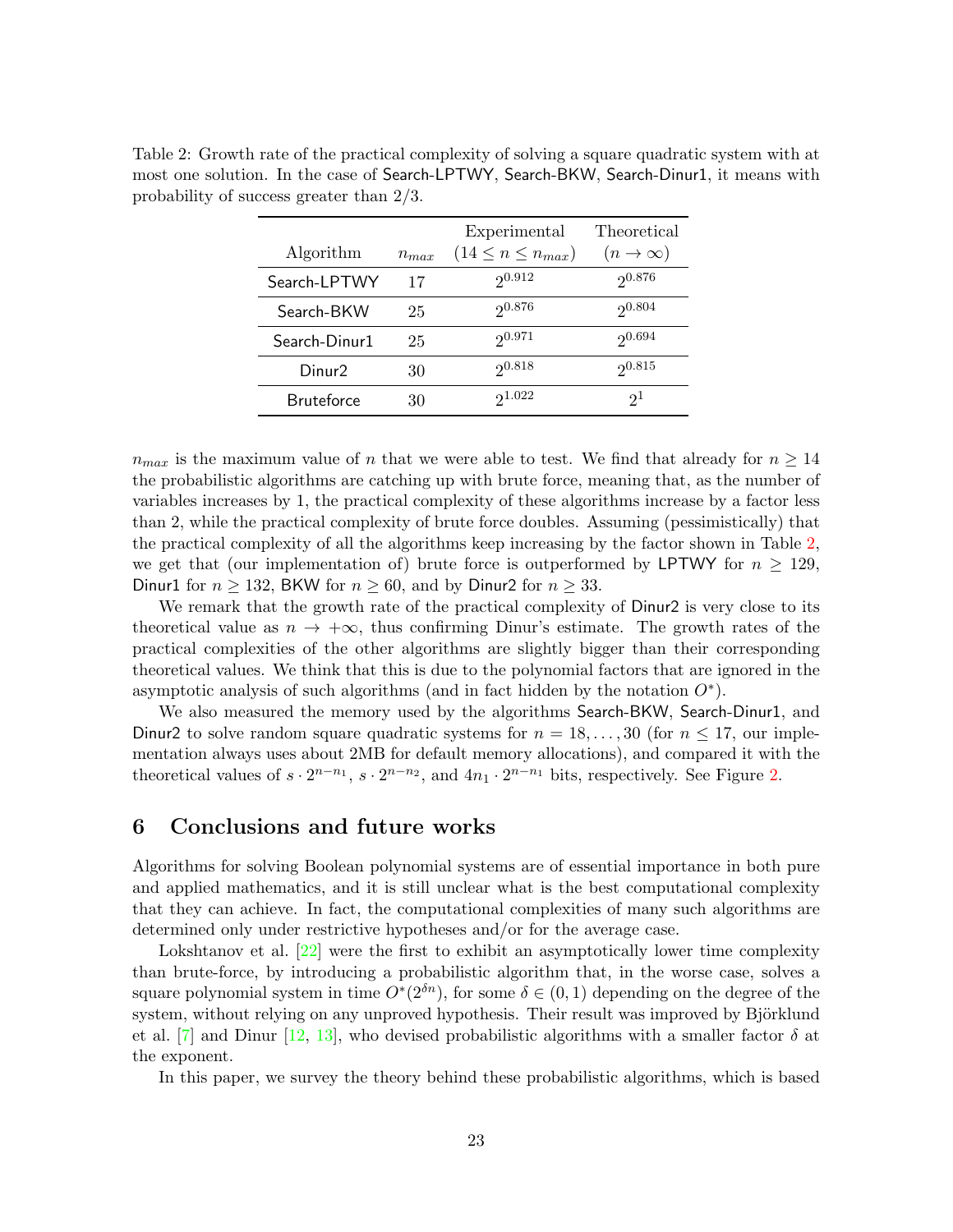

Figure 2: Memory usage of the probabilistic algorithms on randomly generated square quadratic systems over  $\mathbb{F}_2$  (dashed lines) compared with theoretical values (solid lines).

on the zeta and Möbius transforms and the Razborov–Smolensky construction, and which is much different from the approach of other algorithms for solving polynomial systems, e.g., Gröbner bases computation. We hope that by doing so we provided a useful resource for researchers interested in approaching these methods.

Moreover, motivated by the fact that the asymptotic complexity of an algorithm is not necessarily a good measure of its actual performance or real data, we illustrate the experimental results that we obtained by running our implementations of the probabilistic algorithms [29] on random square quadratic (Boolean) polynomial systems having exactly one solution.

First, we found that in the probabilistic algorithms the number s of iterations of the main loop can be significantly reduced, thus improving the speed by a factor of about 15, while keeping a reasonably high probability of success, see Table 1.

Second, we compared the practical complexities (in terms of clock cycles) of the probabilistic algorithms, finding that for  $n \geq 14$ , despite being slower than brute force, all algorithms are already catching up on brute force, with respect to the growth rates of their practical complexities, see Figure 1 and Table 2. In particular, we found that already for  $n \geq 14$ the growth rate of the practical complexity of Dinur2 is very close to its theoretical value as  $n \to +\infty$ , which confirms Dinur's results [12]. We estimate that in our implementation brute force should be outperformed by LPTWY, BKW, Dinur1, and Dinur2 for  $n \ge 129$ ,  $n \ge 60$ ,  $n \geq 132$ , and  $n \geq 33$ , respectively.

We believe that our study of the practical complexities shows that these probabilistic algorithms are not only very important theoretical results, but also have actual consequences for applications, that is, future efficient implementations of them could be among the fastest in solving Boolean polynomial systems. Indeed, although our current implementation of the probabilistic algorithms (which is written as a proof of concept, keeping it simple, and without focusing on optimizations) is slower than brute-force, it already shows that the growth rates of the practical complexities catch up quickly with their theoretical values, especially for Dinur2.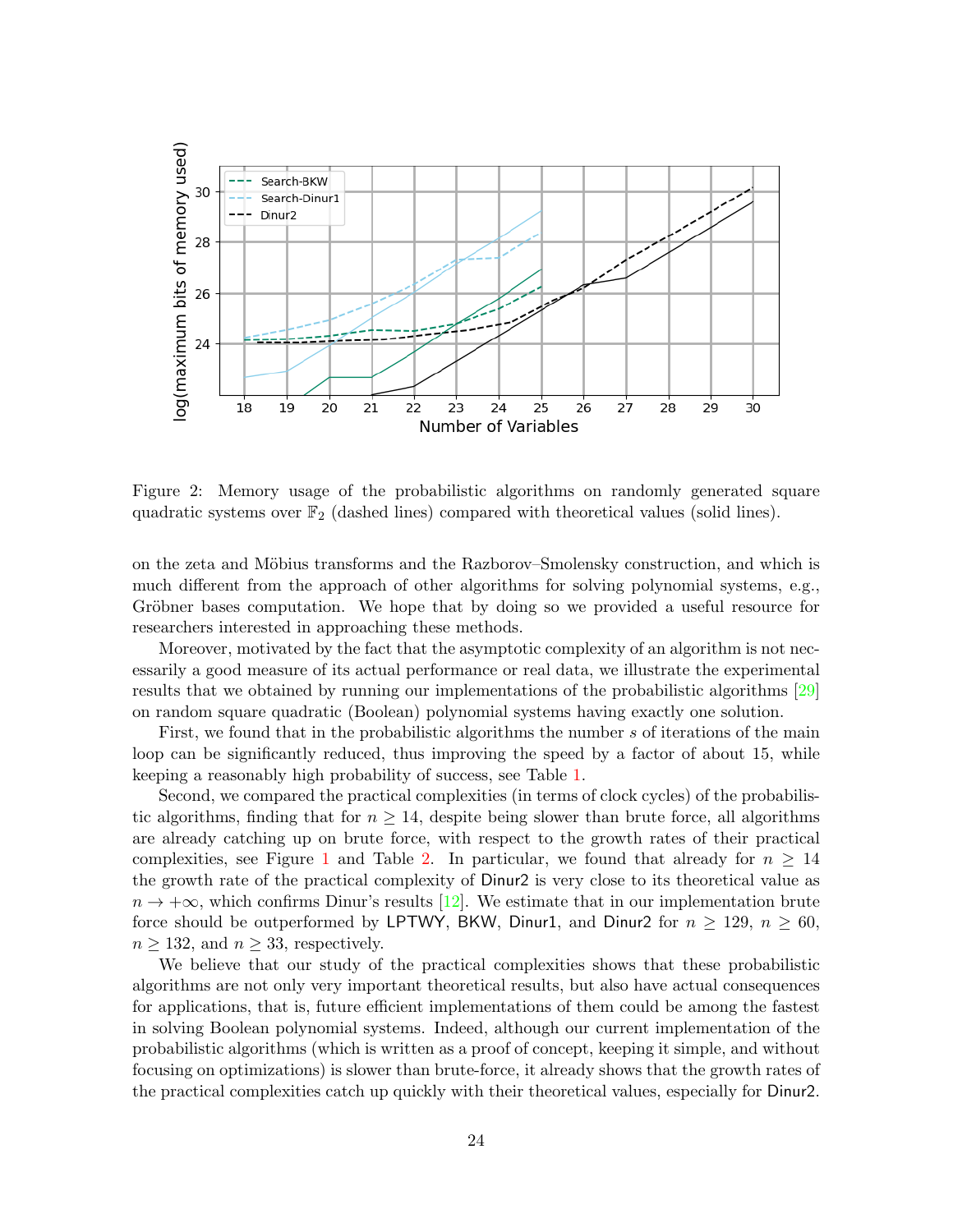Therefore, it is reasonable to expect that more efficient implementations of the probabilistic algorithms will beat brute-force already for small values of  $n$ . Efficient implementations of the zeta transform, for example exploiting parallelism via GPUs  $[6]$  or FPGAs, might be relevant. We hope that this work will contribute to stimulate further research in the direction of efficient implementations of these probabilistic algorithms and their potential descendants or variations.

# References

- [1] M. Bardet, J.-C. Faugére, and B. Salvy, On the complexity of Gröbner basis computation of semi-regular overdetermined algebraic equations, Proceedings of International Conference on Polynomial System Solving (ICPSS, Paris, France), 2004, pp. 71–75.
- [2] M. Bardet, J.-C. Faugére, B. Salvy, and P.-J. Spaenlehauer, On the complexity of solving quadratic Boolean systems, Journal of Complexity 29 (2013), no. 1, 53–75.
- [3] M. Bardet, J.-C. Faugére, B. Salvy, and B.-Y. Yang, Asymptotic behaviour of the degree of regularity of semi-regular polynomial systems, Proc. of MEGA 2005, Eighth International Symposium on Effective Methods in Algebraic Geometry, 2005.
- [4] M. Beeler, R. W Gosper, and R. Schroeppel, HAKMEM, Tech. report, Massachusetts Institute of Technology, USA, 1972.
- [5] L. Bettale, J.-C. Faugére, and L. Perret, *Hybrid approach for solving multivariate systems* over finite fields, Journal of Mathematical Cryptology 3 (2009), no. 3, 177–197.
- [6] D. Bikov and I. Bouyukliev, Parallel fast Möbius (Reed–Muller) transform and its implementation with CUDA on GPUs, Proceedings of the International Workshop on Parallel Symbolic Computation (New York, NY, USA), PASCO 2017, Association for Computing Machinery, 2017.
- [7] A. Björklund, P. Kaski, and R. Williams, *Solving systems of polynomial equations* over GF(2) by a parity-counting self-reduction, ICALP 2019, Leibniz International Proceedings in Informatics (LIPIcs), 2019, pp. 26:1–26:13.
- [8] C. Bouillaguet, H.-C. Chen, C.-M. Cheng, T. Chou, R. Niederhagen, A. Shamir, and B.- Y. Yang, Fast exhaustive search for polynomial systems in  $\mathbb{F}_2$ , International Workshop on Cryptographic Hardware and Embedded Systems, Springer, 2010, pp. 203–218.
- [9] D. Coppersmith and S. Winograd, Matrix multiplication via arithmetic progressions, Proceedings of the nineteenth annual ACM symposium on Theory of computing, 1987, pp. 1–6.
- [10] N. Courtois, A. Klimov, J. Patarin, and A. Shamir, Efficient algorithms for solving overdefined systems of multivariate polynomial equations, International Conference on the Theory and Applications of Cryptographic Techniques, Springer, 2000, pp. 392–407.
- [11] A. Dickenstein and I. Z. Emiris (eds.), Solving Polynomial Equations, Algorithms and Computation in Mathematics, vol. 14, Springer-Verlag, Berlin, 2005, Foundations, algorithms, and applications.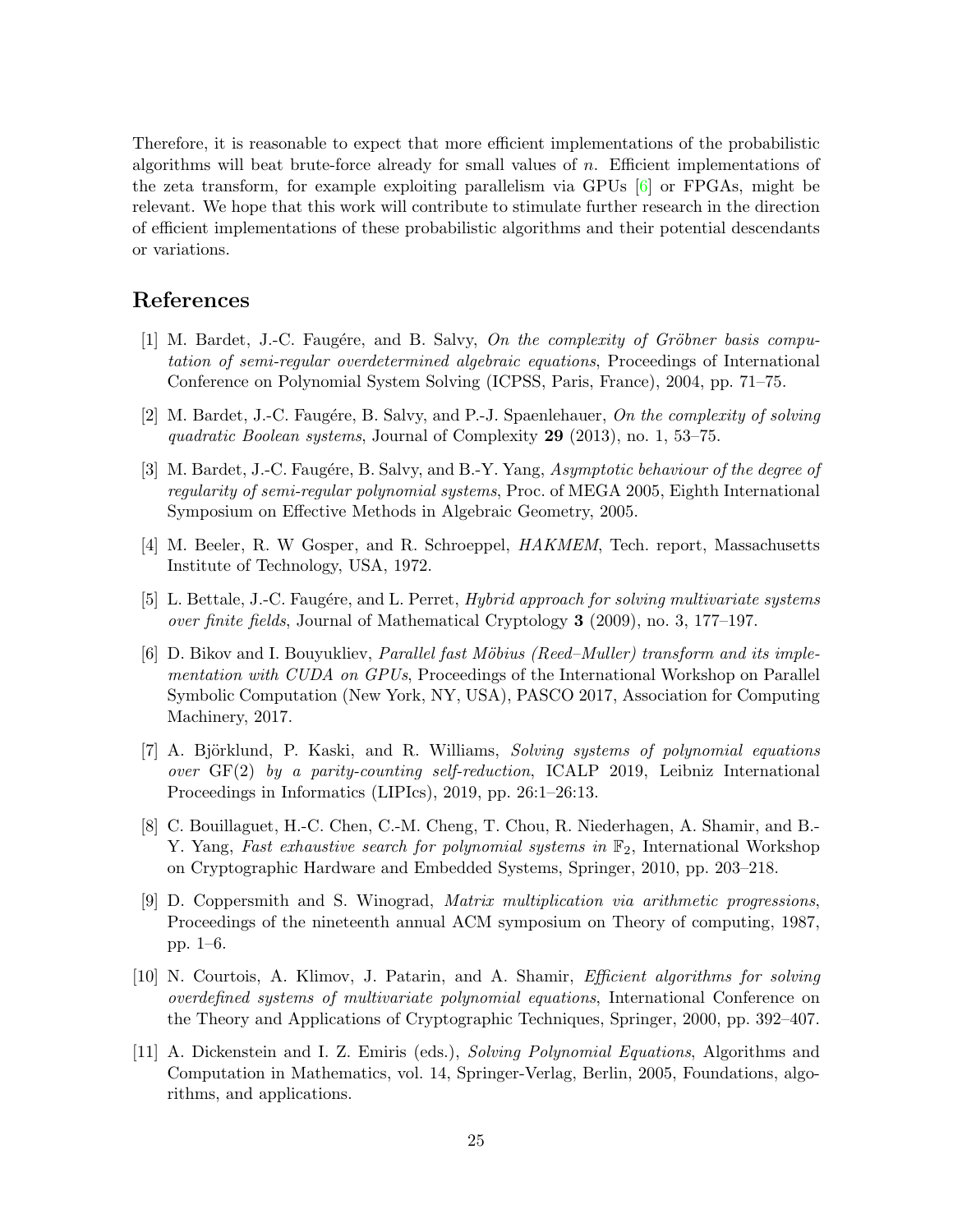- [12] I. Dinur, Cryptanalytic applications of the polynomial method for solving multivariate equation systems over  $GF(2)$ , EUROCRYPT 2021 available at https://eprint.iacr.org/2021/578.pdf, 2021.
- $[13]$  , Improved algorithms for solving polynomial systems over  $GF(2)$  by multiple parity-counting, Proceedings of the Thirty-Second Annual ACM-SIAM Symposium on Discrete Algorithms, 2021, pp. 2550–2564.
- [14] J. D. Duarte, On the complexity of the crossbred algorithm, Cryptology ePrint Archive, Report 2020/1058, 2020, <https://eprint.iacr.org/2020/1058>.
- [15] J.-C. Faugére, A new efficient algorithm for computing Gröbner bases  $(F4)$ , Journal of pure and applied algebra 139 (1999), no. 1-3, 61–88.
- $[16]$  , A new efficient algorithm for computing Gröbner bases without reduction to zero (F5), Proceedings of the 2002 international symposium on Symbolic and algebraic computation, 2002, pp. 75–83.
- [17] J.-C. Faugère, M. S. El Din, and P.-J. Spaenlehauer, *Computing loci of rank defects of* linear matrices using Gröbner bases and applications to Cryptology, Proceedings of the 2010 International Symposium on Symbolic and Algebraic Computation (New York, NY, USA), ISSAC '10, Association for Computing Machinery, 2010, p. 257–264.
- [18] A. S. Fraenkel and Y. Yesha, Complexity of Problems in Games, Graphs and Algebraic Equations, Discrete Applied Mathematics 1 (1979), no. 1, 15–30.
- [19] R. Impagliazzo and R. Paturi, On the complexity of k-SAT, Journal of Computer and System Sciences 62 (2001), no. 2, 367–375.
- [20] A. Joux and V. Vitse, A crossbred algorithm for solving Boolean polynomial systems, Lecture Notes in Computer Science (including subseries Lecture Notes in Artificial Intelligence and Lecture Notes in Bioinformatics) 10737 LNCS (2018), 3–21.
- [21] A. Kipnis, J. Patarin, and L. Goubin, Unbalanced oil and vinegar signature schemes, Lecture Notes in Computer Science (including subseries Lecture Notes in Artificial Intelligence and Lecture Notes in Bioinformatics) 1592 (1999), 206–222.
- [22] D. Lokshtanov, R. Paturi, S. Tamaki, R. Williams, and H. Yu., Beating brute force for systems of polynomial equations over finite fields., Proceedings of the Twenty-Eighth Annual ACM-SIAM Symposium on Discrete Algorithms, 2017, pp. 2190–2202.
- [23] Y. V. Matiyasevich, Hilbert's tenth problem, Foundations of Computing Series, MIT Press, Cambridge, MA, 1993, Translated from the 1993 Russian original by the author, With a foreword by Martin Davis.
- [24] E. Mayr, Membership in polynomial ideals over Q is exponential space complete, STACS 89 (Berlin, Heidelberg) (B. Monien and R. Cori, eds.), Springer Berlin Heidelberg, 1989, pp. 400–406.